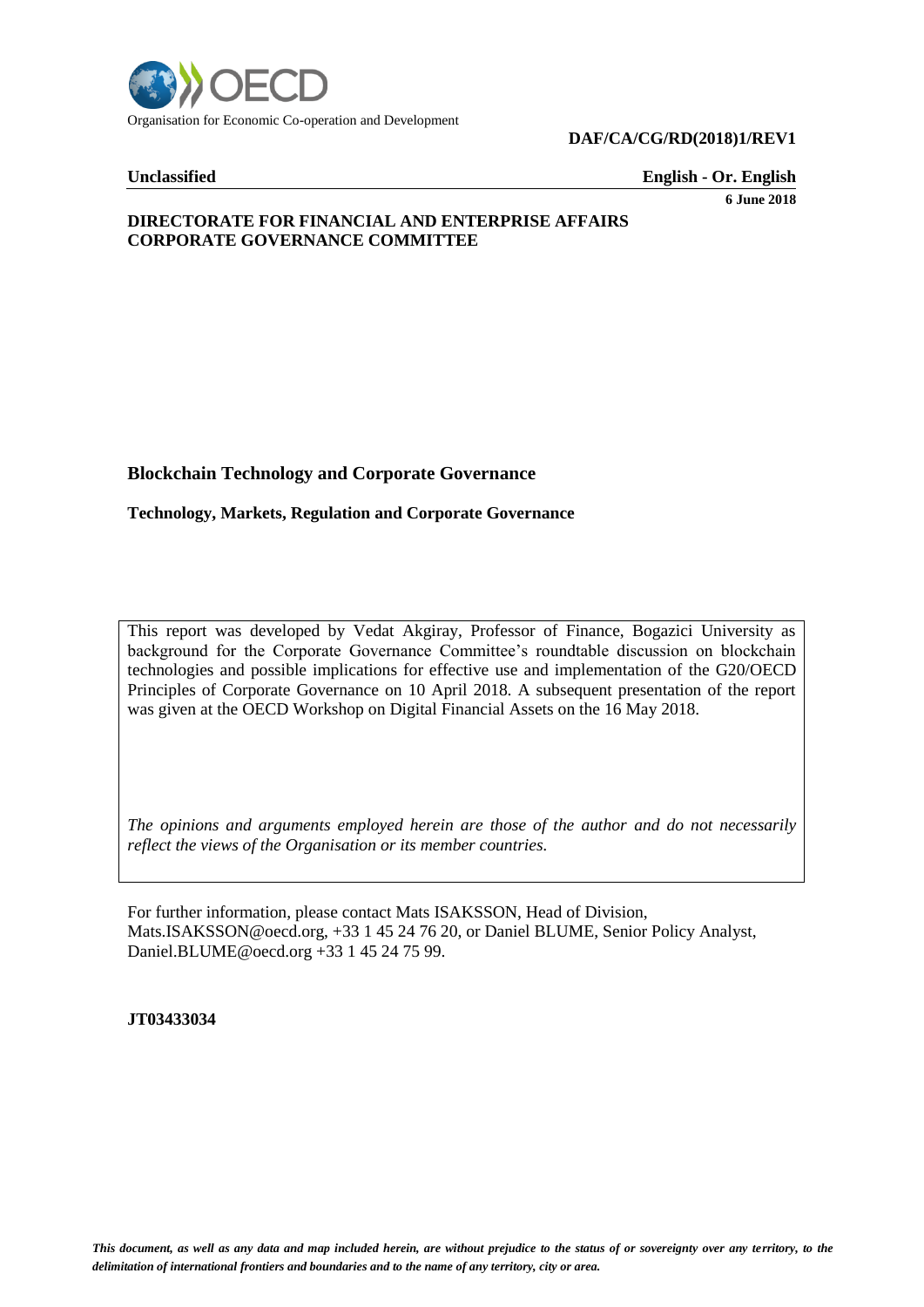# *Table of contents*

**Acknowledgements:** Many thanks to Yasin Beceni and Naz Değirmenci (BTS Partners law office), Cavit Yantaç (Chief Evangelist, Microsoft), Tolga Ulutaş (VP Technology, Akbank), my students and colleagues at Boğaziçi University, for all they taught me. I also thank all my friends at the OECD for the opportunity to work on this important topic. The opinions and arguments employed herein are my own and do not necessarily reflect the views of the Organisation or its member countries. Comments may be sent to Vedat Akgiray: [akgirayv@boun.edu.tr](mailto:akgirayv@boun.edu.tr)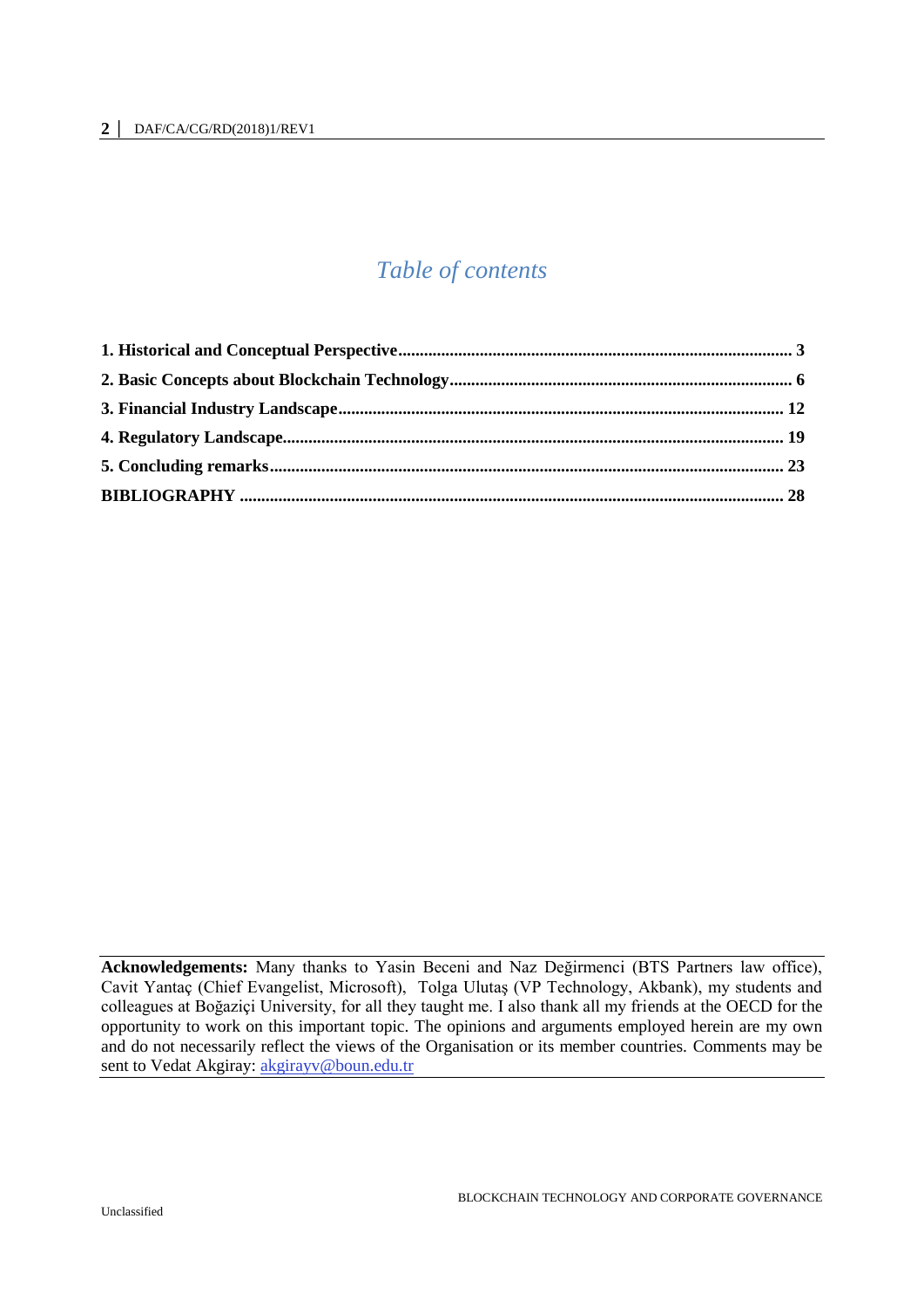### **1. Historical and Conceptual Perspective**

<span id="page-2-0"></span>Blockchain is an example of a more general distributed ledger technology (DLT) and it has attracted a lot of attention in recent years. This interest was first due to the growing popularity of Bitcoin, which is based on a peer-to-peer electronic money system suggested by "Satoshi Nakamoto" in 2008. However, beyond bitcoin and other cryptocurrency models, blockchain technology has acquired independent importance as developers and researchers are studying the topic all over the world. Today, it is conceptually accepted that blockchain stands out as a disruptive technology with the potential to transform the foundations of our societal and economic systems. Using terms like "new internet" or "internet of trust" or "internet of value", some authors claim that blockchain technology is the most transformative technology since the creation of the World Wide Web. They are probably right. However, this technology still seems to be often misunderstood, and there is a fast growing set of misleading information, ignorance of the subject and unwarranted future predictions. A survey by HSBC in 2017 found that 80% of those who have heard of 'blockchain' do not understand it at all. The street is crowded by "only cryptocurrency thinkers" and governments by "sworn technology skeptics." Therefore, it is important to develop a clear and well-informed perspective of the technology and its *probable* foundational implications.

In order to better imagine the potential social and economic impact of blockchains, Lansati and Lakhani (2017) and Waldman (2018) recall the history of the Transmission Control Protocol and Internet Protocol (TCP/IP), the communication technology which made the internet possible and part of our everyday life. First introduced in early 1970's as the emailing protocol for ARPAnet users, TCP/IP was first met with high scepticism by telecom companies, who continued to invest heavily in traditional physical lines and dedicated communication equipment. In the 1980's, new technology firms started using TCP/IP technology to build local peer-to-peer networks of emailing, first within their own organizations and then for localized use in other industries. Communication speed and capacity were increased almost infinitely and, as a result, there were huge gains in productivity. Dedicated lines, circuit-switching equipment, fax machines, telex machines and the like became obsolete very fast. In 1990's, the start of the World Wide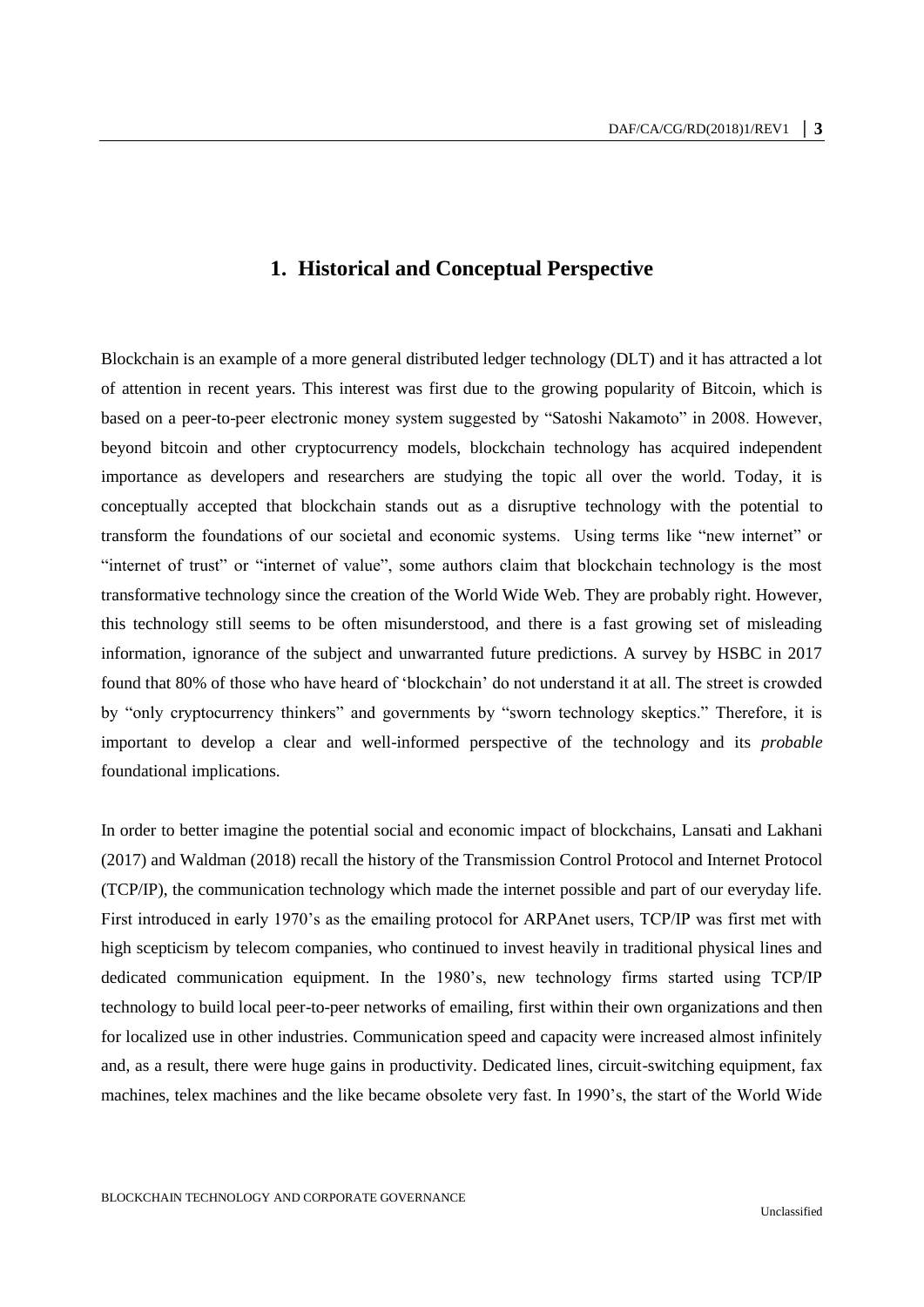Web based on HTTP and HTML protocols opened TCP/IP-based technologies to global public use and this marked the start of disruption and transformation.

Enabled by the development and commercialization of internet applications by companies such as Netscape, Sun, and Microsoft, information and the number of users on the internet grew very fast. Low costs of connectivity coupled with powerful application development tools started to disrupt and eventually replace existing business models. To name a few, Napster, eBay, Priceline, Google, Amazon, Facebook, Apple, Alibaba, Baidu, Weibo and Tancent were the new global platform-based business models on the internet. Brand name and physical scale were no longer commercially as important as before. Business models that could not keep up with this new internet-driven world were forced to leave the stage. The single most important driver of this fundamental transformation in the economy was the ever decreasing cost of connectivity made possible by the TCP/IP technology. It would be fair to hypothesize that only very few people in 1970's and even 1980's could have imagined this huge transformation in our business models.

It is easy to find conceptual parallels between TCP/IP and blockchain technologies. Both can be used over local and wide area networks. The development and maintenance of blockchain is open and shared—just like TCP/IP's. Volunteers around the world maintain the core software. And just like email, bitcoin first caught on with an enthusiastic but relatively small community. TCP/IP dramatically reduced the cost of connectivity (and hence the cost of information) and enabled global access to information. Continuing on the same axis of progress, blockchain may be expected to dramatically reduce the cost of transactions. As a case in point, the full process of trading on a financial asset may take days to clear, settle and finalize. The same transaction under a blockchain setup has the potential to be done in fractions of a second. How this is possible will be explained later in the paper. If TCP/IP-based peer-to-peer networks are to transfer "information about assets", blockchain networks are to transfer "values of assets." (It is important to note that, blockchain is not an alternative to TCP/IP but a technology running on network protocols like TCP/IP.)

To complete the historical perspective, the 2008 financial crisis left a populace distrustful of centralized ("systemically important") financial firms and markets, and also showed the danger of hiding financial ledgers from public scrutiny. Today, the world is much exposed to data breaches, hacking, fraudulent use of private information, fallible financial institutions, and unnecessarily high costs of intermediation. It is claimed by some that the popularity of bitcoin was partly a people's response to these problems and an act of defiance.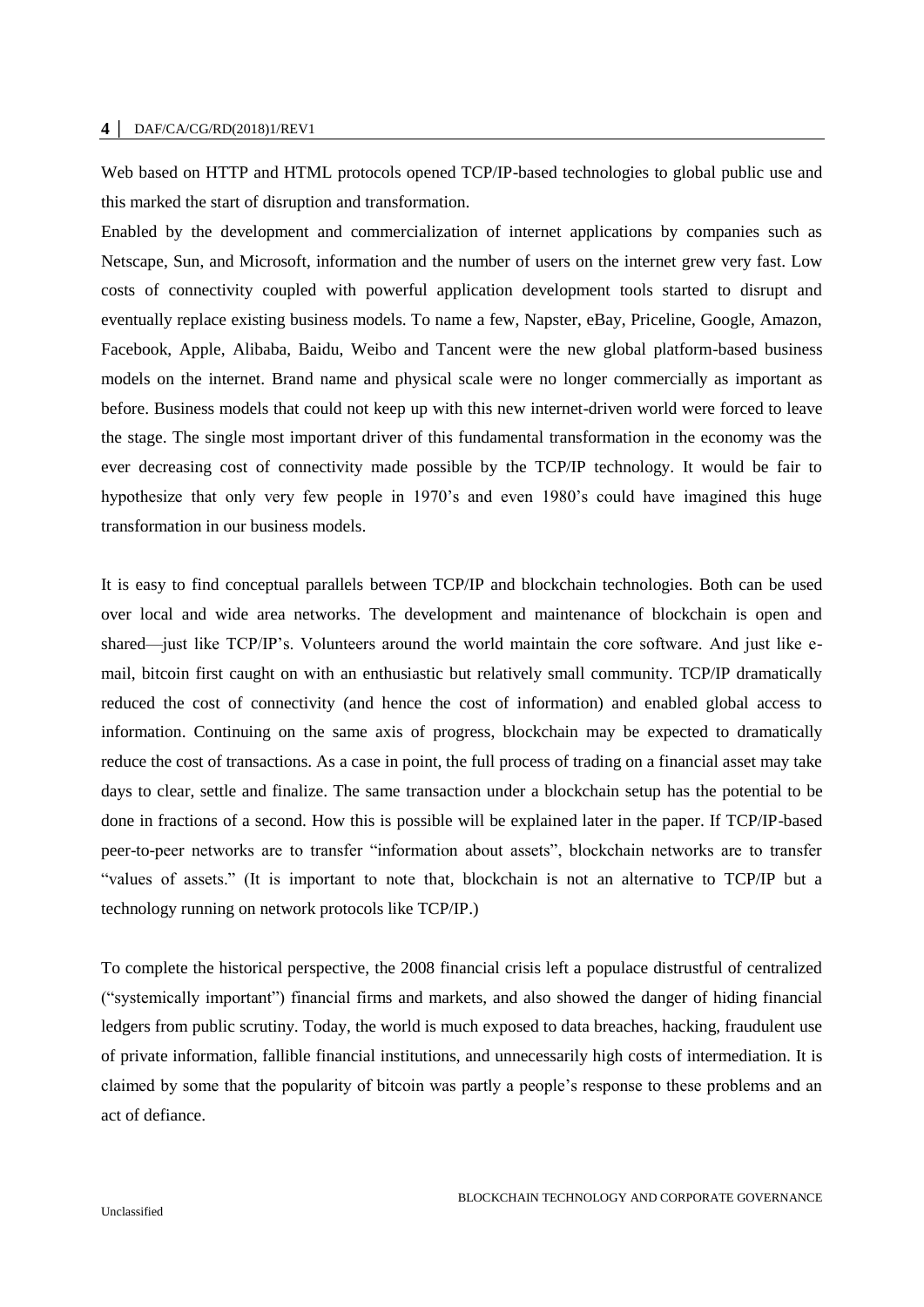After a decade into the global financial crisis and despite many proper assessments of problems, almost all of the factors that led to the crisis are still very much alive today. More interestingly, is the fact that policy makers, regulators and market players have started to behave as if the crisis never happened. This may again be an example of the memoryless property of economic and financial history, which in turn may be linked to the nature of human psychology. Furthermore, mind-blowing advances in computing and communication technologies continually give rise to new risks related to cybersecurity, privacy protection, and oligopolistic concentration in information control. Whatever the potential tangible value of blockchains may be in everyday life, studying the issue will certainly be very useful for businesses and policy makers in updating their mindsets and to keep abreast of the pros and cons, and the opportunities and challenges, of new technologies. Stated differently, "thinking technology" may fill in the intellectual gaps that cannot be handled with laws and regulations alone.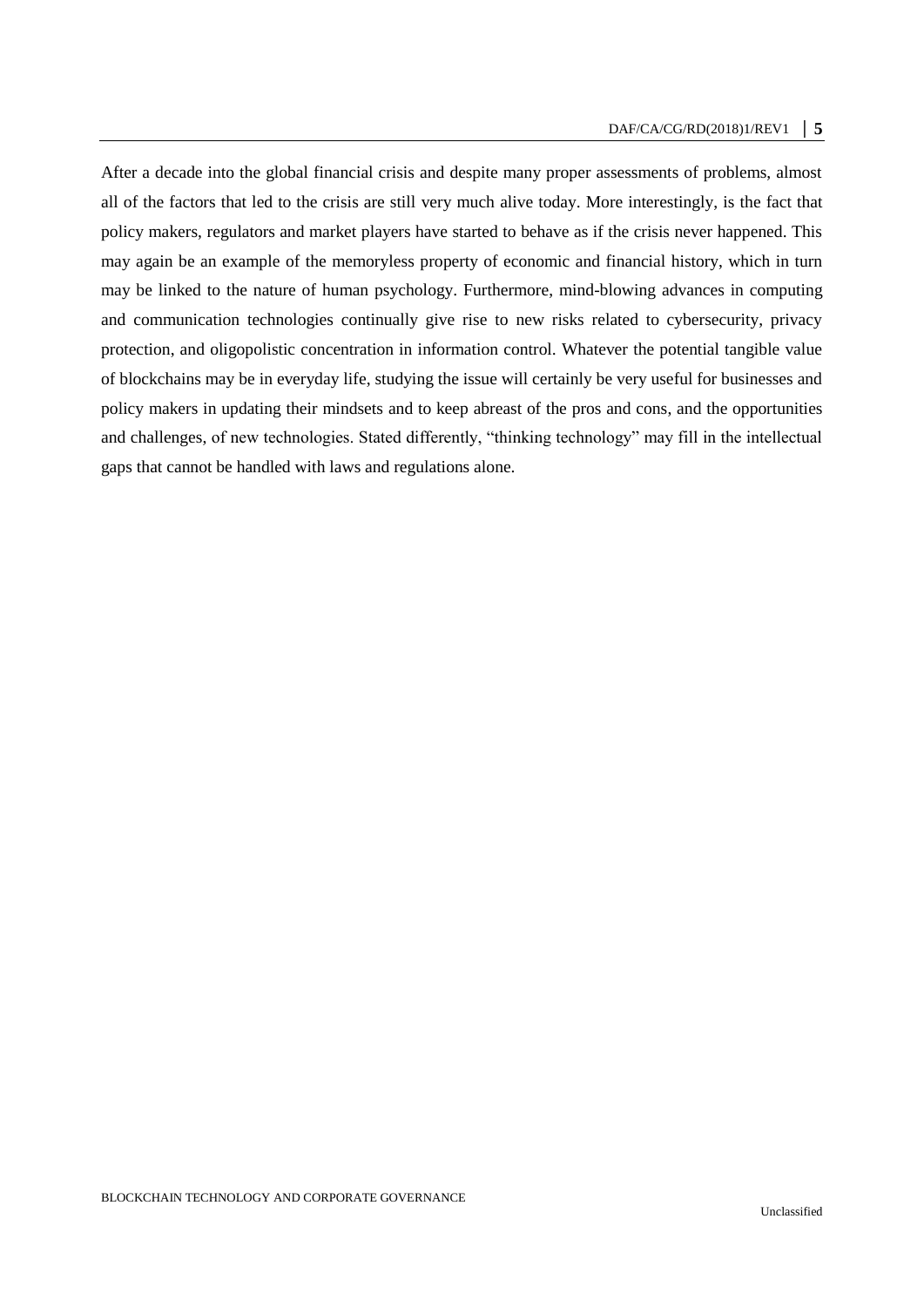### <span id="page-5-0"></span>**2. Basic Concepts about Blockchain Technology**

Before discussing blockchain technology as a business model, two points need to be clarified. First, although most of the studies on blockchain are centered on the presence of a cryptocurrency such as Bitcoin; cryptocurrencies are mere applications of blockchain and they are only definitional. The essence of blockchain is related to a certain method of processing information and it does not have to be directly related to any monetary platform. Cryptocurrencies are powerful applications of the blockchain and their use has revealed much about the current and potential weaknesses and strengths of the technology. Bitcoin is in fact the first real applied example of a blockchain although a similar idea was first envisaged in a paper by Haber and Stornetta (1991). Nonetheless, "thinking bitcoin only" carries the risk of swaying the topic away from technology and implementation issues, and towards cryptocurrency-specific issues such as sovereignty and legal tender. That is not the subject matter here. Blockchains can be designed without any application of their use as a cryptocurrency per se. That said, in financial applications, some sort of a "token" is still needed to record and transfer values of assets.

Secondly, given a network access like the internet backbone, blockchain is a combination of three basic technologies: cryptography, smart contracts, and distributed ledger design. These are all independent technologies and they can be used independently in stand-alone applications, or jointly with the others. Indeed, these technologies date back a few decades before the name blockchain was first heard. Blockchain is best interpreted as a business model assembling these component technologies (and also possible others as needed) under a novel design. The success or failure of a given blockchain design should not be attributed to that of either one of its component technologies, or vice versa.

A blockchain is essentially a decentralized peer-to-peer (P2P) network of transaction confirmations and ownership transfers, without a central authority or intermediary. Computers on the network ("the nodes") use cryptographic algorithms and smart contracts to confirm the transactions that are then written into blocks, and chains of such blocks form a ledger. When transactions occur, records of ownership (assets and their values) are permanently entered in ledgers and there are as many identical ledgers as the number of related nodes. This "immutability" feature of blockchains is what makes them strong and an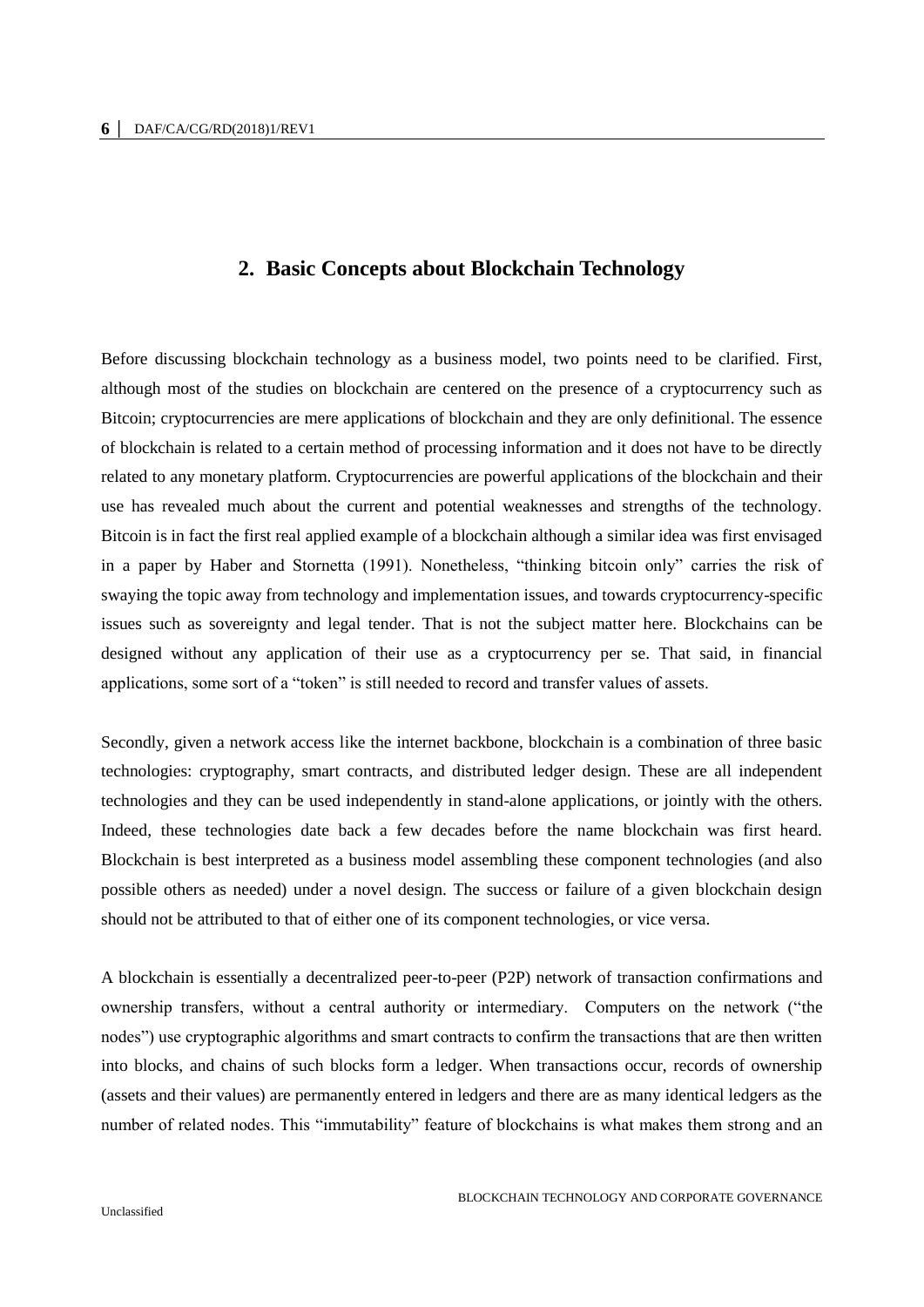alternative to traditional centralized databases. In theory, there is no need for an authorized intermediary to confirm the transactions and hence there is no need for a central database or repository of transactions and records. This mechanism results in a decentralized / distributed database of ledgers with a continually growing record of transactions. As illustrated in Figure 1, this is in sharp contrast to a traditional centralized network, where all transactions are verified and ownership records kept by a central authority. (In what follows, the term "blockchain" is used synonymously with "distributed ledger.")



Decentralized networks may be customized for any degree of decentralization with respect to user access and usage rights. A blockchain network can be in one of two formats:

- Public ("permission-less") blockchain: There is no one owner / operator and anyone is able to enter and exit freely. Everyone on a ledger has access to the same copy of the ledger and hence there are as many identical copies of a ledger as the number users. (Bitcoin is a typical example of a public blockchain.)
- Private ("permissioned") blockchain: There are one or multiple owners / operators, who supply access interface to permissioned users. Only permissioned users hold a copy of a given ledger. Financial institutions seem to prefer this type of setup (two examples are RippleNet and NASDAQ LINQ).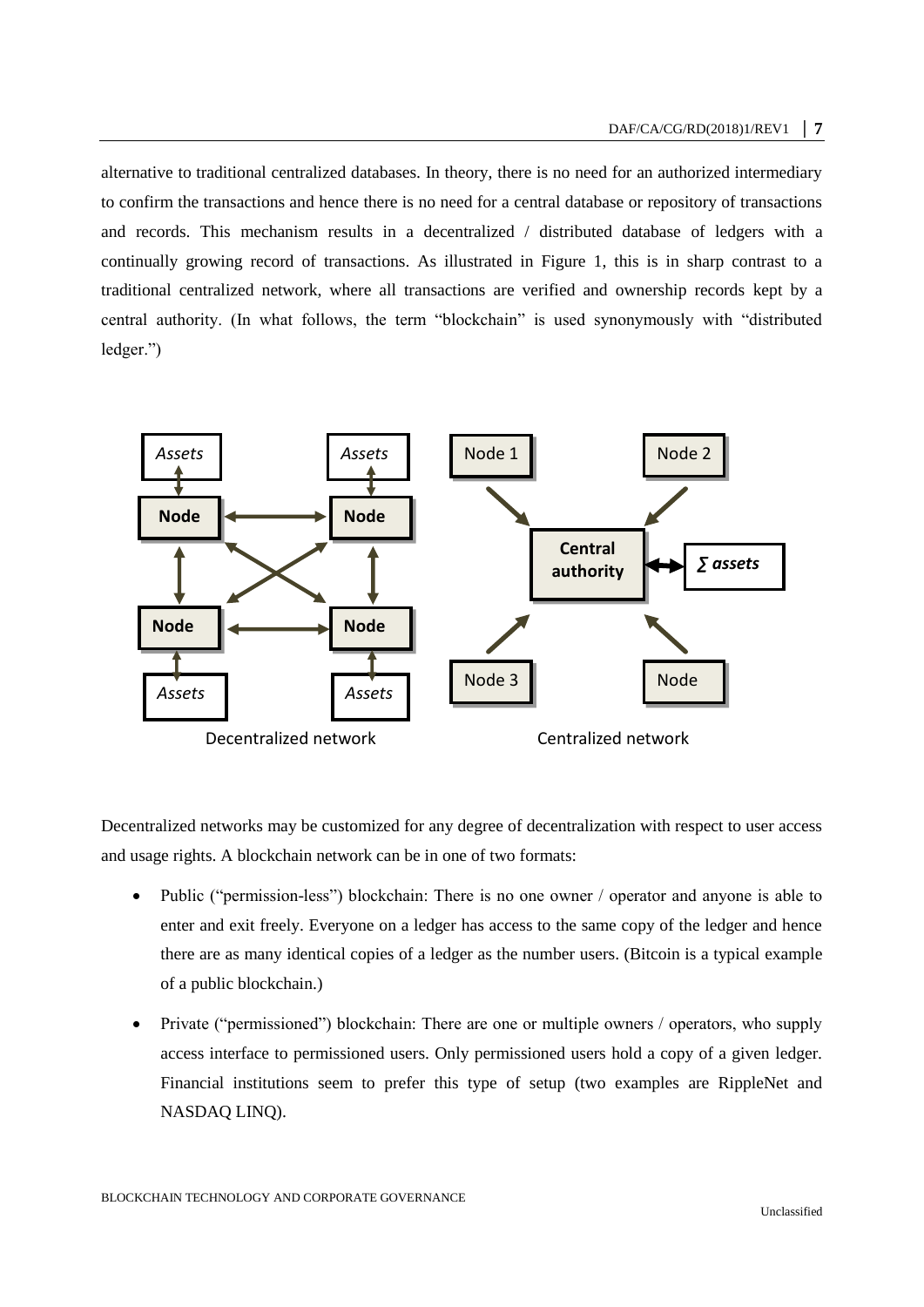Beyond a binary choice between public and private blockchains, a continuum of setups is also possible. Indeed, any format between public and private blockchains may be envisioned as a "hybrid blockchain". As a future case in point, a fully public blockchain with one or multiple nodes on the blockchain (or, on a "side chain" linked to the blockchain) dedicated to regulatory authorities / operators may be imagined. As all other users, the authority will have an identical copy of the public ledger and no special user rights. However, via transparent and live "smart contracts", the authority may exercise its oversight power and intervene in case of non-compliance.

In non-technical terms, the steps of a standard blockchain proceed as follows:

- [1] A transaction request by a user is transmitted to all related users on a P2P network and it is verified by consensus algorithms such as "Proof of Work" (PoW) and "Proof of Stake" (PoS). The security and accuracy of verification are based on two algorithmic technologies: (i) private / public key infrastructure and (ii) cryptographic hash.
- [2] Verified transactions are combined with other related transactions to build a new block and the new block is then "chained" to older blocks. The chain of blocks is now the distributed ledger of all past transactions in chronological order and shared by all related nodes.
- [3] Transaction is confirmed and finalized.

At a first reading, the above descriptions may not sound spectacular. But blockchains really introduce very fundamental powerful capabilities for business models and beyond. Compared to traditional centralized databases, blockchain is a superior database design for a number of reasons:

- 1. In any network on the Internet, it was not previously possible to maintain the accuracy of data without a "trusted" central authority / intermediary and hence the need for centralized networks. Blockchain allows for secure transactions and ownership transfers in a P2P model without a trusted intermediary. Using private / public key cryptography and hash algorithms:
	- a. Access to data (who can do what with the ledger) and data in the ledger (who did what and when) are both encrypted,
	- b. Hence, data is "immutable" and no one can tamper with historical records.

Data accuracy and immutability are not only mere technological novelties but they also imply a new mechanism of trust in our economic system. Without a trusted intermediary to establish trust between two parties who do not trust each other (or who do not even know each other),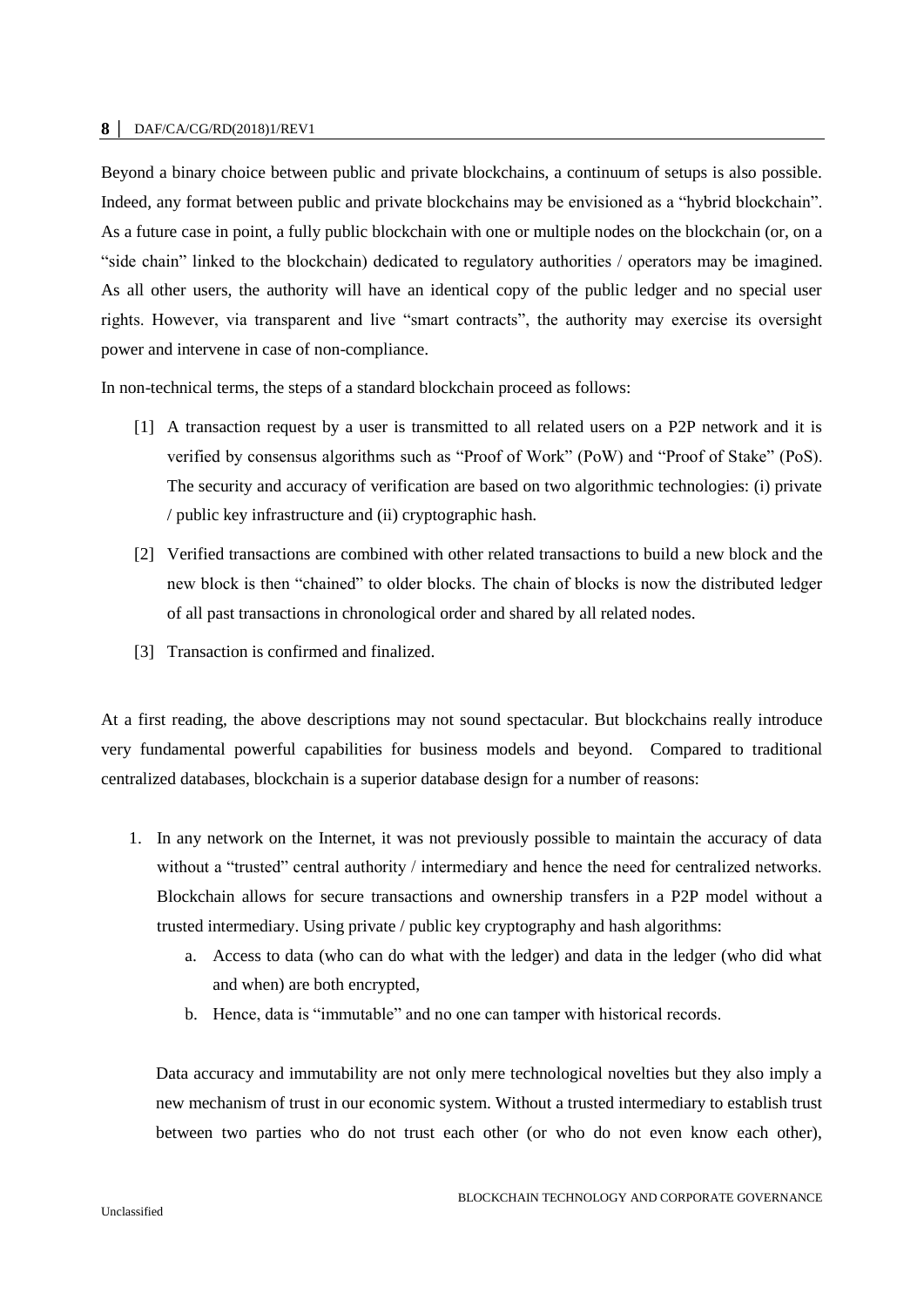blockchain does the job without the need for bilateral trust. The Economist magazine calls the blockchain the "Trust Machine" and Finck (2017) describes it as "trustless trust, which makes it possible to trust the outputs of a system without trusting any actor within it". However, it still seems that when blockchains have to connect with the real world to get information about assets, a trusted authority may be required to make that connection. A recent example is Thomson Reuters' BlockOneIQ. A complete elimination of the need for trust does not seem to be possible, at least for now.

- 2. Since the blockchain design produces multiple shared copies of the ledger data, it is inherently more resistant to cyber attacks than centralized networks where the master ledger is kept at one node only. This is because there is no single point to attack and also because the built-in consensus mechanism can easily recognize malicious attacks and isolate them. In this regard, public blockchains are more resilient to cyber risks than private blockchains, which in turn are more resilient than centralized databases. However, there may be a new type of cyber risk unique to blockchains and it is the collusion of a sufficient number of nodes that control the network. Although several solutions are being developed, such collusion could result in events like the LIBOR crisis.
- 3. Blockchain can serve an efficient platform on which new applications such as "smart contracts" ("digital agreement"), "tokens" ("value carrier" or "value container"), decentralized applications (dApps) and "Decentralized Autonomous Organizations" (DAOs) can be developed. The concept of token is related to "money" and "tokenization" is the process of digitally representing an off-chain real-world asset (currency, commodity, security, property etc.) on a distributed ledger. It is the initiation of and transactions with tokens and, as such, tokenization can also be viewed as a type of smart contract. A smart contract is basically a software program to execute certain tasks if certain conditions are met. The program code comprises the initiation, verification, execution and enforcement of the terms and conditions of a contract between two or multiple parties. The code itself and all of its executions in chronological order are recorded in the blockchain using the same consensus and security mechanisms as other transactions. In theory, if a code of law or any regulation can be embedded as a smart contract in a blockchain, then breaking the law is tantamount to breaking the code. In other words, the only way to infringe the law is to "crack" the computer code. This is potentially a very powerful tool not only to automate contractual transactions but also to automate legal supervision and enforcement. After the popular term FinTech, new terms like RegTech (Regulatory Technology) and LegTech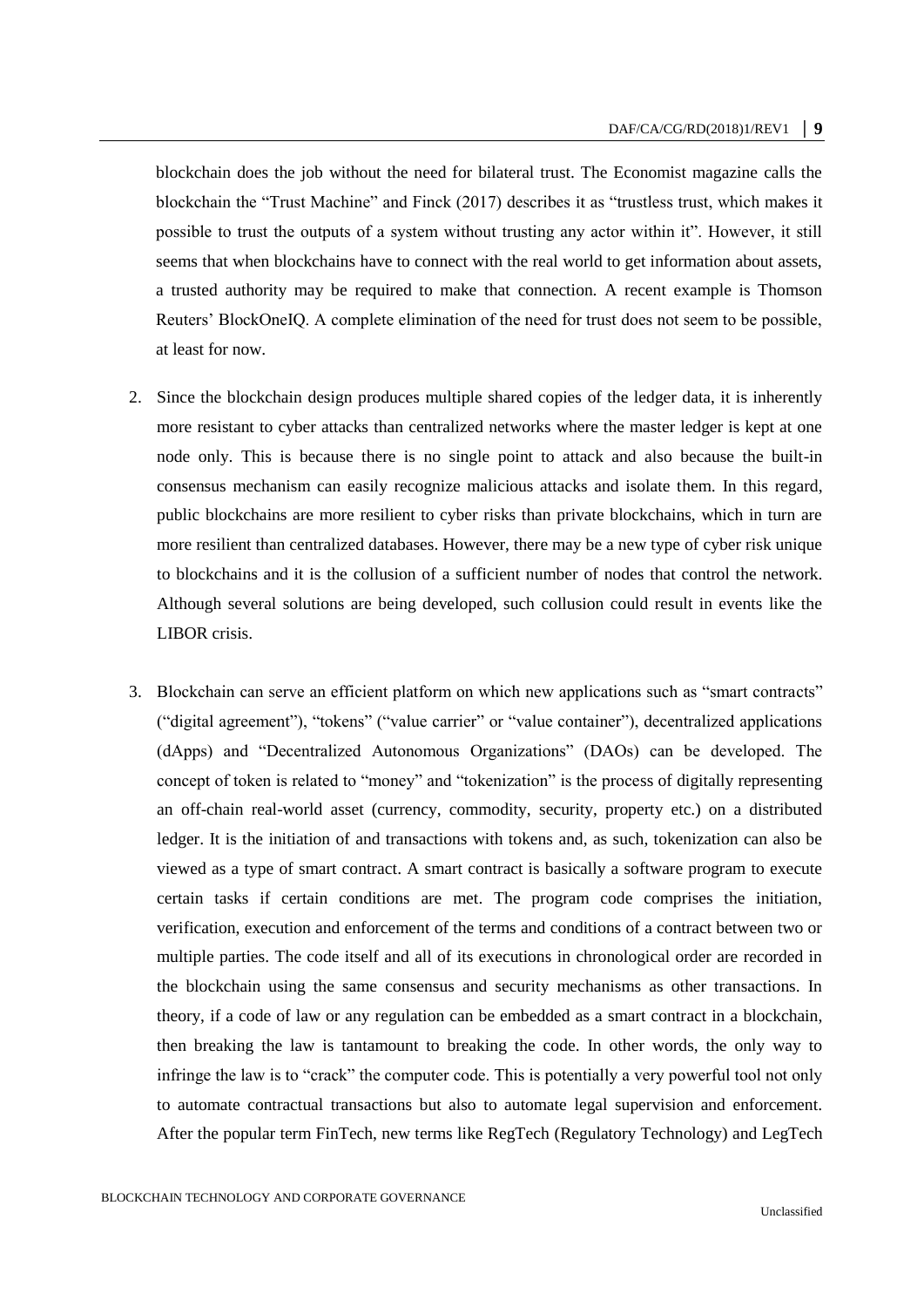(Legal Technology) have entered our vocabulary. Examples of using smart contracts on a blockchain are applications developed on Ethereum and Codius on public blockchains, and HyperLedger on private blockchains.

Despite the known and expected superior aspects of blockchains, the technology, as of today, still has some shortcomings and weaknesses:

- 1. **Scalability** seems to be a widely recognized challenge in blockchains with continually expanding ledger sizes. The problem seems to be more obvious for public blockchains where every user on the network has to store a full immutable copy of the ledger, which is the basic mechanism of integrity in blockchains (that is, full global verifiability). This, in turn, demands continually increasing storage capacity for all users and can become a serious barrier to entry, which is against the basic promise of decentralization. Expanding ledgers eventually cause both a storage capacity and also a computing power problem. There are several developing software solutions such as "sharding", where users need to verify only relevant transactions, and "certificate transparency", where there is no need for consensus by the whole network of users. Examples are Corda by R3, IOTA, Stellar and Hyperledger. The nature of soft solutions would seem to depend on the area and nature of application. Decreasing throughput and increasing latency are actually problems of hardware limiting software, and therefore a complete solution may have to wait for quantum computing to commoditize.
- 2. **Privacy** comprises people's identities and what they do. Ever since the start of the Internet, privacy has been out of control, both legally and technologically. Today, big technology companies and financial institutions have almost monopolies on data about identities and transactions. Private data, exclusively and centrally stored on the servers of these companies, has become by far the most valuable asset. Big data analytics and artificial intelligence are widely studied new technologies to develop commercial models leveraged by private data. The resulting picture is one where people willingly and freely supply their private information and then lose control of their privacy. This is an inherent problem with centralized networks, which seems impossible to solve by laws and regulation alone. As mentioned before, the blockchain with a distributed ledger setup can produce an acceptable solution to the data monopoly problem. However, full "privacy control" is yet far from being realized. On a blockchain, users have "pseudonymous" identities and hence their real-world identities are largely protected via private key cryptography. However, details of transactions are still fully transparent because ledgers are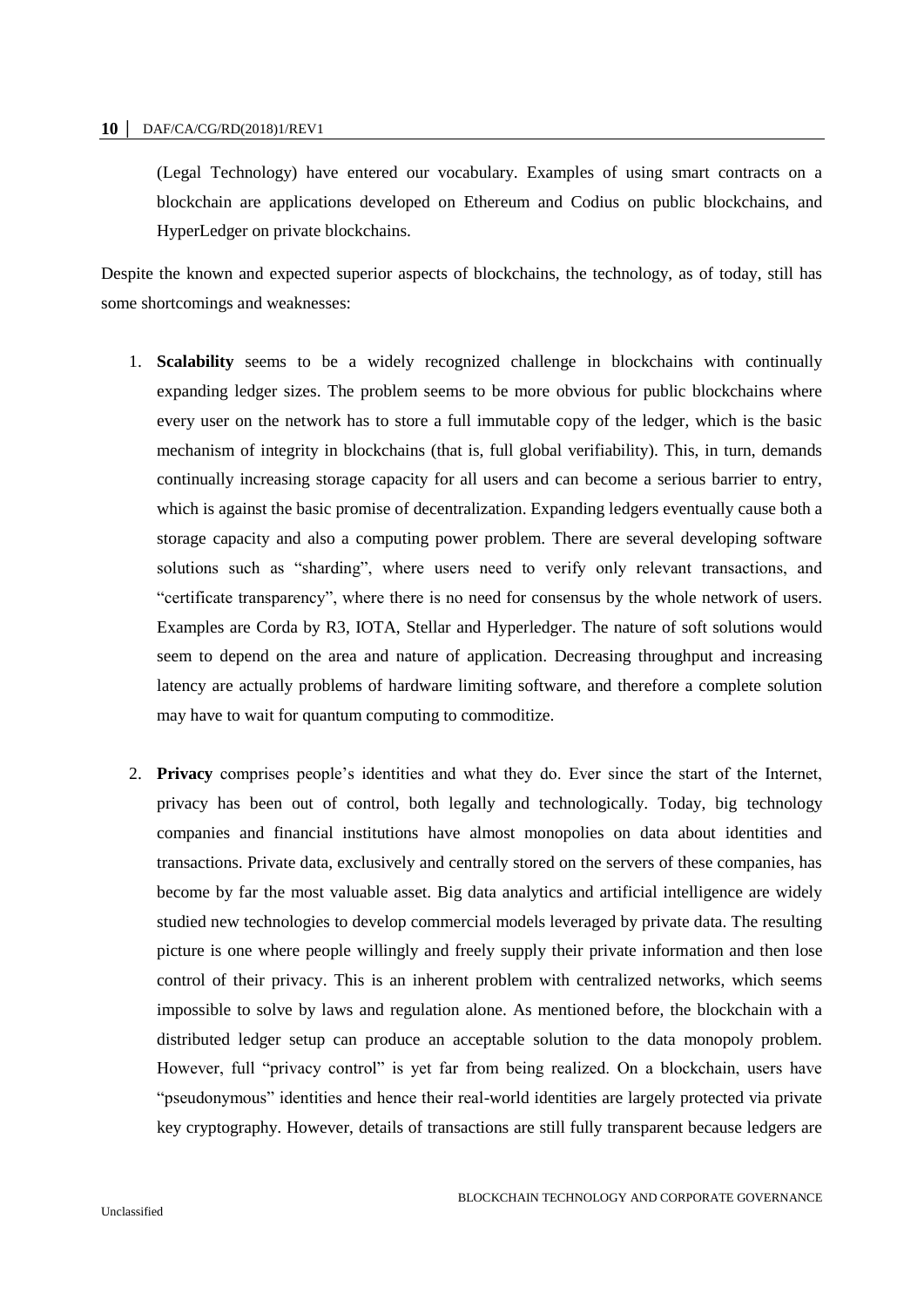shared by all. As in the case of scalability, some solutions such as sharding, side-chains and time-based filters are proposed. (These are all methods to split a big ledger into many smaller ledgers across multiple machines. The criteria may be based on dates, relevance and types of data in the ledgers.) Again, all imply some degree of compromise from the basic promise of blockchains.

3. **Governance** of blockchains is often cited as a critical issue as the technology achieves wider use in different industries. The issue attracted closer attention after the Ethereum DAO incident where a token holder used a software-bug to funnel about one-third of the total value in the network in their own account. (The bug was fixed later via a "forking" algorithm but the issue is still an open question.) Governance collapses in cryptocurrency blockchains have become common. Recently, the heist of more than half a billion dollars' worth of digital currency from the Coincheck exchange in Japan was largely due to a weak governance structure, which in turn was because of lack of standardization to enable timely regulatory action. Governance is about who makes the rules and who enforces them. It is about not only who controls the blockchain but also resolution mechanisms in case of technological collapse, contractual default and crime. Similar technology solutions as in scalability and privacy issues have been proposed but again all seem to imply "some degree of centralization" of governance authority as in a "Masternode." As blockchain has the potential of a foundational business model, technological solutions alone cannot suffice. Standardization and regulation will be much needed.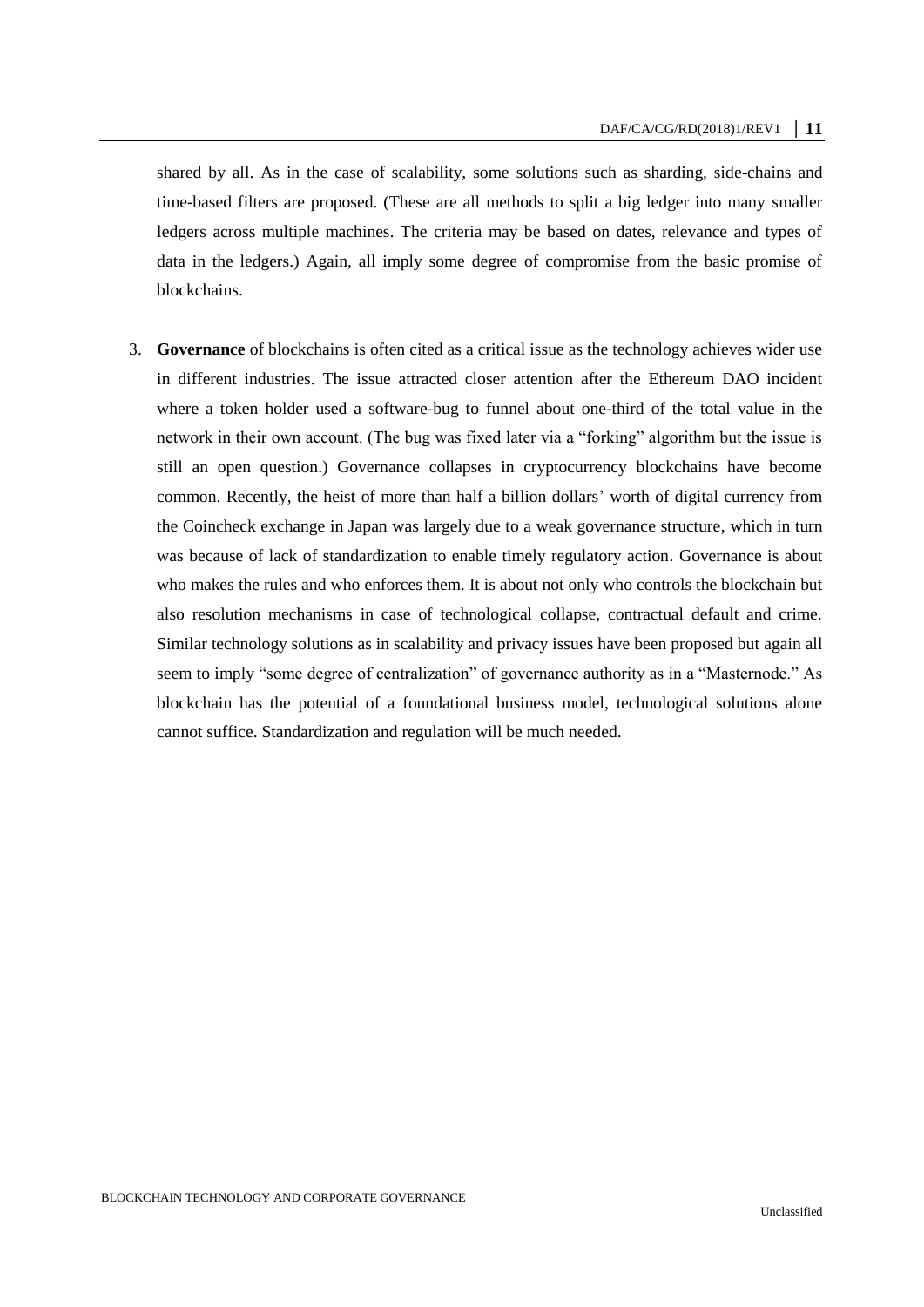### **3. Financial Industry Landscape**

<span id="page-11-0"></span>The market for blockchain development is still relatively small but it has been growing very fast since Bitcoin gained popularity in 2012. Some current industry trends since then are:

- According to a global market survey by Juniper Research (2017), 40% of all and 60% of large corporations are considering blockchain deployment during the next 2 to 10 years. Reports by the World Economic Forum (2016, 2017) reveal that more than 30 governments and 90 central banks are currently investing in blockchain, and more than 80% of banks planned to initiate blockchain projects in 2017 and 2018. More than 2,500 blockchain-related patents have been filed since 2013 and currently there are more than 20 consortia of blockchain development, including many financial firms.
- A benchmarking study at the Cambridge Center for Alternative Finance (2017) shows that the cumulative number of "pure" blockchain start-ups (excluding cryptocurrency-focused firms, consulting firms, and firms which were not engaged in none-blockchain development before 2012) has reached 115 between 2013 and 2017. About 30 cryptocurrency-focused firms also pivoted to blockchain in 2014 and 2015. (The actual number of start-ups under a less strict definition should be much higher than 115.)

Blockchain models are being developed and tested in many different sectors such as government (property registry, voting, digital identity etc.), media, healthcare, agriculture, manufacturing, supply chain management, energy and finance. About half of identified blockchain use cases are in the finance industry including capital markets, banking and insurance. Financial institutions are currently the biggest customers of blockchain technology providers.

Although the term "blockchain" is not mentioned in Nakamoto's original paper, bitcoin is the oldest cryptocurrency and a textbook-style implementation of blockchain. Its structure has not changed in any significant way since 2008 and it is still up and running. Whatever the final verdict may be, bitcoin is the "killer app" that triggered the work on blockchains and other DLT formats. Each new cryptocurrency brought in a new dimension and probable improvement in blockchain algorithms. Litecoin, launched in 2011, was forked from bitcoin with four-times faster block generation. Ripple in 2012 designed a private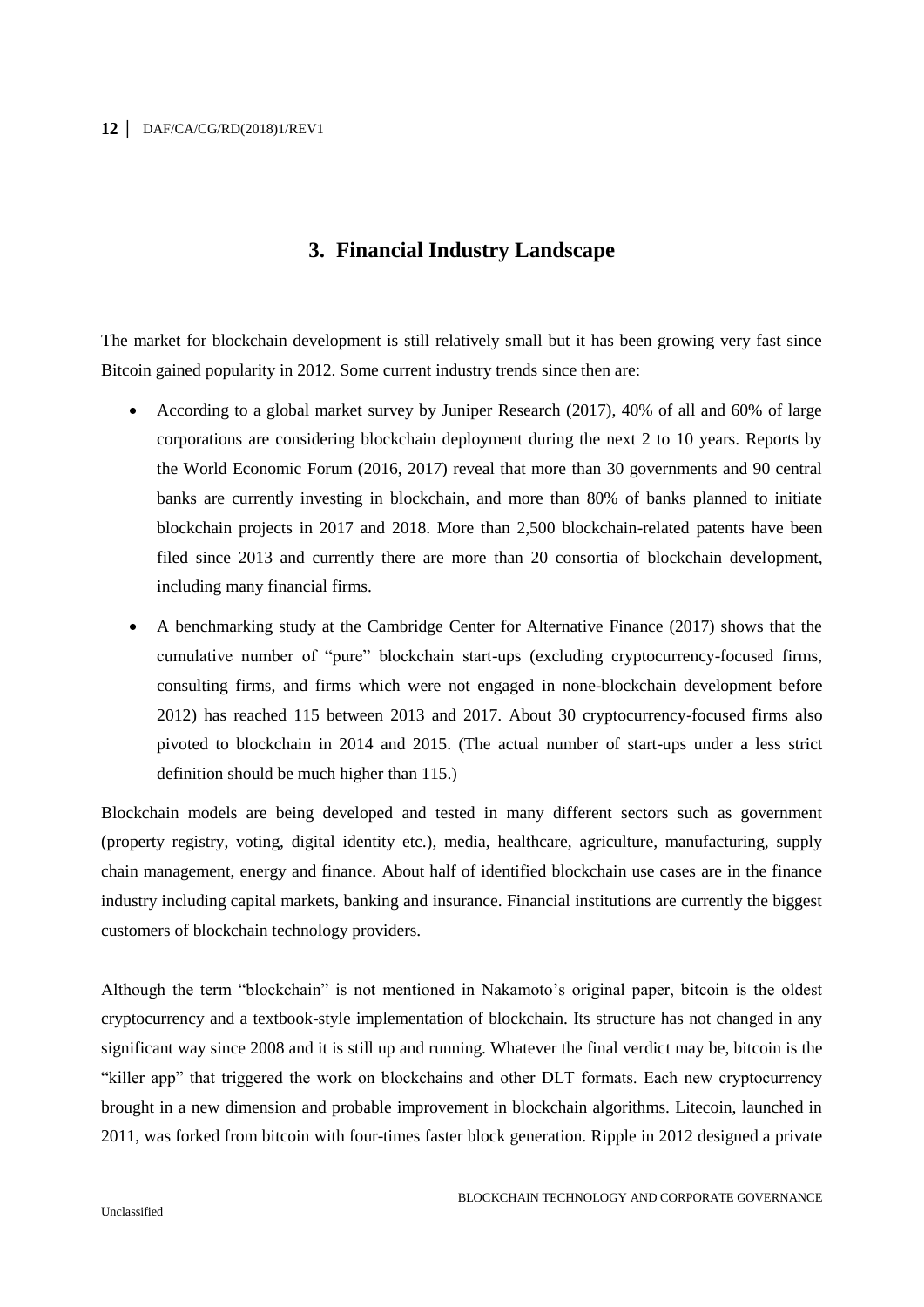permissioned blockchain for the verification of payments and settlements. Unlike other cryptocurrencies, issuance of Ripple coins is controlled by the company, not by the users and hence there is no mining process and no proof of work. Ethereum, founded by Vitalik Buterin in 2013, introduced smart contracts, dApps and DAO's in blockchains, which later became the basic concept underlying many blockchain projects in finance. IOTA, founded in 2016, is based on a different format from standard blockchains and offers significant improvement in scaling. The underlying technology of IOTA is a graph data structure called "tangle" instead of blockchain. Technology companies seem to be diverting from pure cryptocurrency focus and towards blockchain focus.

As a note in passing, according to data on [www.coindesk.com,](http://www.coindesk.com/) as of March 2018, there are 1,565 cryptocurrencies, a great majority of which are more like "hobby trials" with no material trade and market value. The total market capitalization of cryptocurrencies is about \$260b, where Bitcoin has a share of 45%, Ethereum 15%, and Ripple 8%. Largest 20 companies make up more than 90% of total value. The trade volume in 2018 is estimated to be around \$3.5 trillion. An extrapolating guess from the Cambridge survey is that more than 900 companies worldwide accept cryptocurrencies as a payment method for real-world assets and more than 300 million transactions have been recorded to date. In 2017, CBOE and CME started trading futures contracts on leading cryptocurrencies. In 2018, NASDAQ and NYSE issued ETF's of blockchain technology companies. Despite all the controversy on cryptocurrencies, it is interesting to note that an increasing number of central banks (European Central Bank, Bank of Canada, Bank of Japan, Swedish Riksbank, Banco de Brazil, Central Bank of Turkey and others) have started to investigate whether they should issue their own cryptocurrencies (or, as they often prefer to say, "digital currencies" on blockchain).

Initial coin offering (ICO) is a new model of public offering, where the initial offer price is either in a cryptocurrency (mostly) or a traditional currency and where investors do not acquire any shareholder rights. (As a case of regulatory blackhole, Telegram corporation filed a Form D disclosure with the U.S. SEC stating that the funds raised were "purchase agreements for cryptocurrency." Telegram has raised about \$1.7b through its ICO this year.) Again based on data from [www.coindesk.com](http://www.coindesk.com/) and [www.coinschedule.com,](http://www.coinschedule.com/) cumulative ICO funding has grown from nothing in 2014 to \$5b in 2017, \$8b to date, and it is expected to close the year by about \$12b. These figures are to be compared with about only \$1b of blockchain equity funding in 2017, via IPO's or private equity. Venture capital in blockchain development companies has reached a cumulative level of about \$2.5b in 2017. Due to lack of regulation in most countries, ICO business seems to move in the few countries like Estonia where regulation is more supportive and rules of compliance are easier.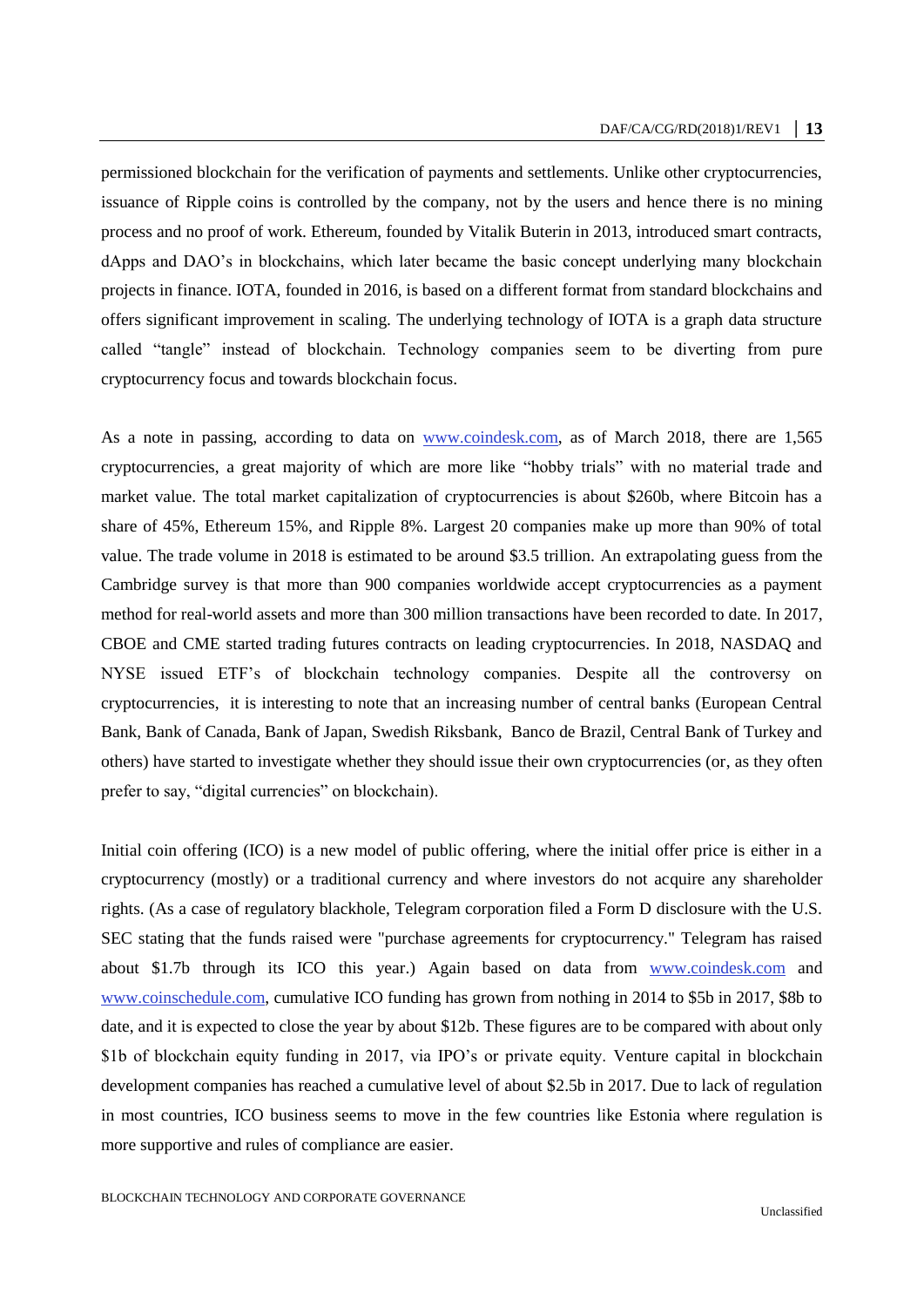ICOs and venture capital aside, the big picture is where banks and financial market institutions invest in blockchain testing and deployment. An incomplete story of the last three years is given here. It is necessarily incomplete because industry is moving very fast and results of success or failure are not public knowledge because results of test deployments and regulatory responses are not visible yet. Examples of securities exchanges and clearing houses testing blockchain applications:

- In 2015, Nasdaq launched its LINQ blockchain platform to trade private stocks and bonds. The [first client was C](http://business.nasdaq.com/marketinsite/2016/Building-on-the-Blockchain.html)hain.com, a blockchain developer, and later in 2017 Nasdaq LINQ and CitiConnect announced an integrated payments system using Chain's technology. In 2018, Nasdaq is also preparing for blockchain deployments in its subsidiaries like the Tallinn Stock Exchange in Estonia. Toronto's TMX Group has announced the development of a blockchain platform for its Natural Gas Exchange (NGX). The Depository Trust and Clearing Corporation (DTCC) has been working with IBM to develop a blockchain platform to process global CDS trading (worth about \$12 trillion). Deployment is expected at the end 2018. DTTC is also active in a number of different blockchain projects.
- In 2017, Australian Stock Exchange (ASX) decided to replace its well-known clearing and settlement platform CHESS by using the blockchain technology provided by Digital Asset Holdings. Deployment is expected in two years.
- Japan Exchange Group (JPX) and [IBM](https://www.nasdaq.com/symbol/ibm) are testing blockchain technology for trading in low liquidity securities. Korea Startup Market (KSM) in the Korea Exchange was launched in 2017 and it is based on Blocko's blockchain platform to trade shares of start-up companies. In 2017, India's National Stock Exchange (NSE) [conducted](http://www.coindesk.com/india-stock-exchange-blockchain-kyc/) a blockchain trial of a KYC (know-yourcustomer) data protocol involving many of the country's leading banks. NSE is also a member of the consortium working on digital identity in India. Moscow Exchange (MOEX), a member of the Hyperledger consortium, has been evaluating a blockchain platform for the National Settlement Depository [\(NSD\)](https://www.nsd.ru/en/press/pubs/index.php?id36=633473).
- Deutsche Börse and Deutsche Bundesbank have been testing prototypes of a blockchain platform for settlement of securities since 2016. The London Stock Exchange is evaluating blockchain to improve the post-trade space. Luxembourg Stock Exchange has introduced a security system where digitally signed documents and related code are on a blockchain.

All of the above applications and trials of blockchain in securities exchanges are in the format of private permissioned blockchains. Most are still in early trial stages. There are also a few successful applications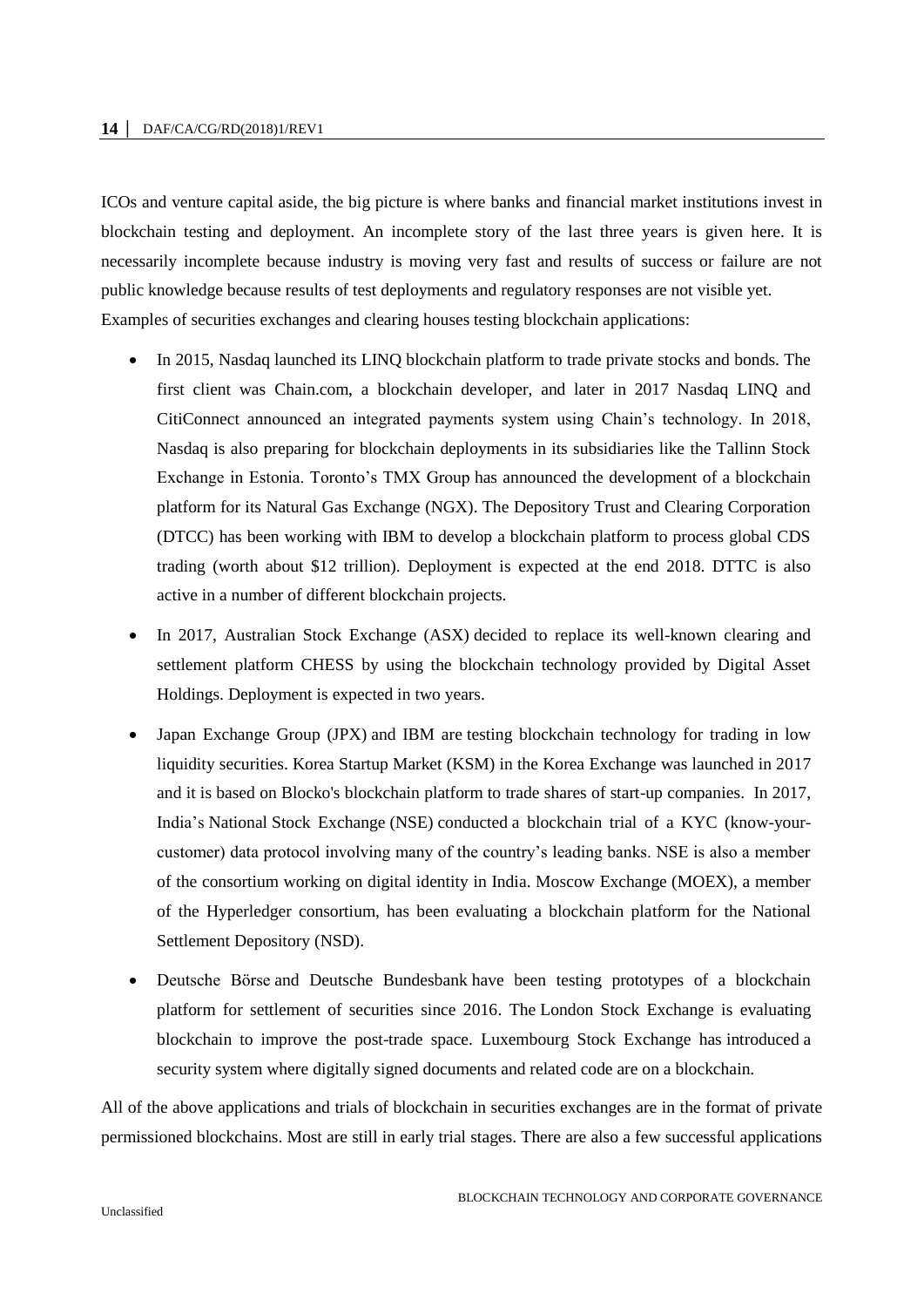of blockchain in OTC offerings of fixed income securities. However, they are all "small" applications of blockchain but their number is expected to grow fast:

- In July 2017, Daimler used blockchain technology to issue a  $\epsilon$ 100m bond in partnership with four savings banks. The entire transaction from origination, distribution, allocation and execution to confirmation of repayment and interest payments was carried out by its blockchain.
- After Daimler's bond issue, the Japanese data company Fisco followed with a Bitcoin bond.
- [Megafon](https://moscow.megafon.ru/) company of Russia issued RUB500mn worth of bonds on a blockchain platform developed by the National Settlement Depository (NSD).
- The Commonwealth Bank of Australia announced a plan to issue a bond over a blockchain system, possibly in 2018.
- In 2018, Lomard Odier IM of Switzerland announced it has completed its first CAT bond transaction using blockchain.

It seems that technology companies and financial institutions need to cooperate to figure out what blockchain can do for them. For this purpose, several blockchain consortia have been formed. In addition to technology issues and standardization, these groups work on finance-specific issues such as data security, compliance, operational efficiency and cost reduction. Major consortia as of today are:

- Enterprise Ethereum Alliance (EEA): This is a group of more than 200 members including J.P. Morgan, Santander, BBVA, DTCC, SWIFT, CME Group, Mastercard, Cisco, Intel and Microsoft. Design strategy is largely based on smart contracts and forking technologies of Ethereum.
- Hyperledger: Founded in 2015 by the Linux Foundation, some group members are Wells Fargo, J.P. Morgan, BBVA, Deutsche Börse, State Street, SWIFT, DTTC, American Express, Cisco, Intel and IBM. It is an open-source platform focusing more on scalability and the interoperability of different blockchains.
- R3: A group of more than 100 members including Bank of America, Wells Fargo, Citigroup, DTCC, Amazon and Intel. R3 is also a Hyperledger member, especially works on issues of compliance (such as KYC and AML) and cross-border payment systems.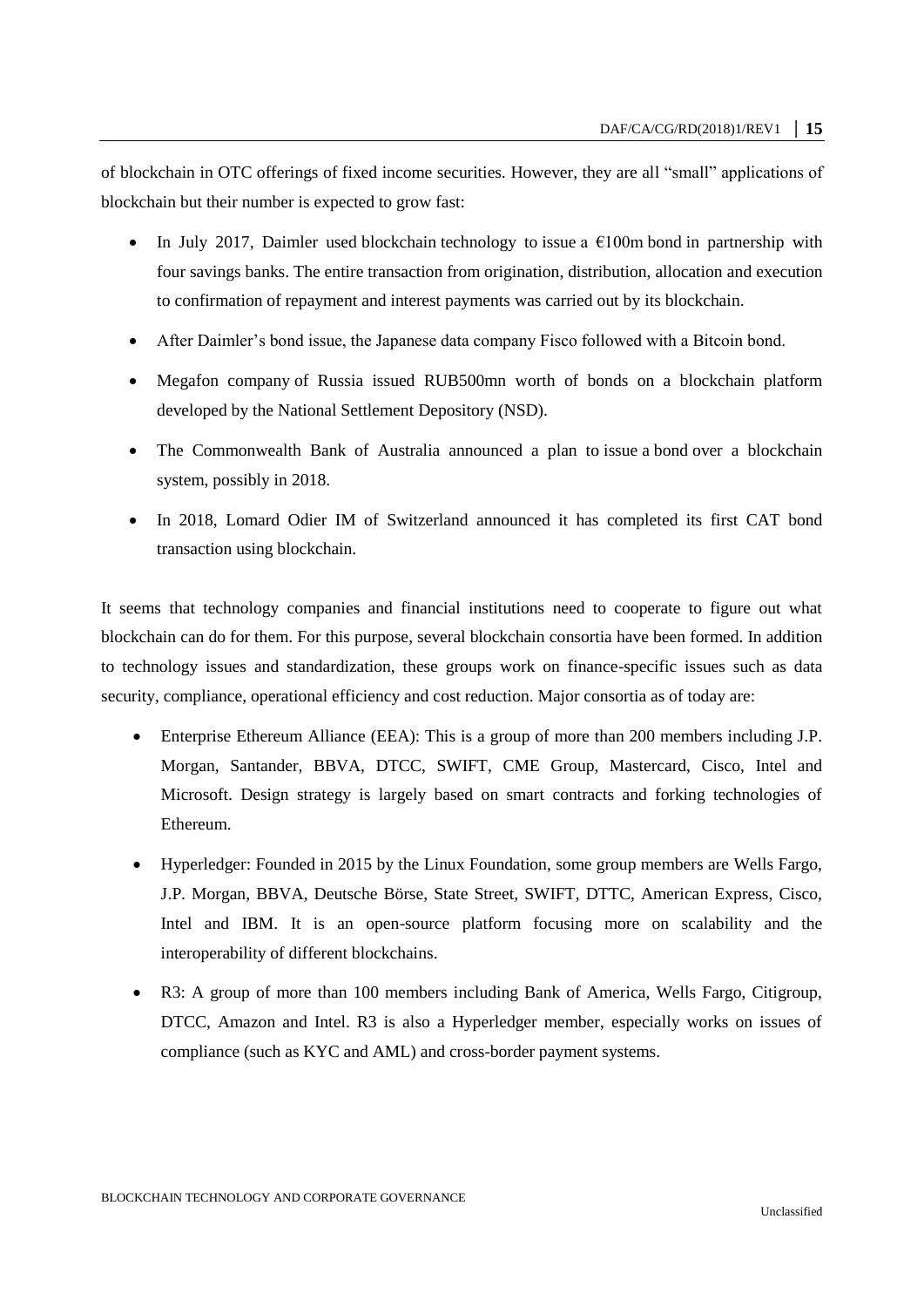- B3i: Blockchain Insurance Industry Initiative including 15 leading insurance companies such as Aegon, Allianz, Munich Re, Swiss Re, and Zurich, working on blockchain opportunities in the insurance industry.
- The Blockchain Alliance: a public / private forum for dialogue between industry and governmental agencies in order to help fight criminal activities on blockchains. Some members are Chamber of Digital Commerce, Bitfury, Ripple, Coin Base, MIT Media Lab and recently law enforcement agencies from countries outside the U.S.
- Global Blockchain Business Council: Formally launched during the 2017 Davos meeting of WEF, it is an organization with founding members from over 30 countries to "advance global understanding of blockchain technology."

To date, after Bitcoin and other leading cryptocurrencies, one of the first full scale deployments of a blockchain is the RippleNet, a permissioned blockchain of a global payments system. It uses smart contracts and a token called XRP as a value carrier. Banks, payment providers, corporates, and exchanges (with digital asset capabilities) are the permissioned users of the system. RippleNet processes cross-border payments in real time with end-to-end tracking and payment certainty at minimal transaction costs.

RippleNet is a good case to imagine how blockchain technology can be transformational and possibly disruptive in the finance industry. In 2018, the global cross-border B2B money transfers is estimated to total \$155 trillion, most of which will be through traditional wire transfers between banks. This volume will generate a fee revenue of about \$320 billion. The average speed of a transaction under ideal conditions is 4-5 days, and it may take weeks to back-wire a wrong transfer. In RippleNet (or a similar blockchain), on the other hand, the average cost of a money transfer is negligible and the average speed is under 5 seconds. Moreover, due to instant two-way messaging, the probability of a wrong transaction and fraud is practically zero. Pending proper regulation to comfort businesses to use this new technology, traditional payment systems cannot be expected to resist the challenge for long.

It is also instructive to present some of the other related applications of blockchain:

- In Africa, companies such as BitSpark and BitPesa developed blockchain platforms to bring banking services to the unbanked population.
- The Everledger blockchain provides diamond certification to combat "blood" diamond.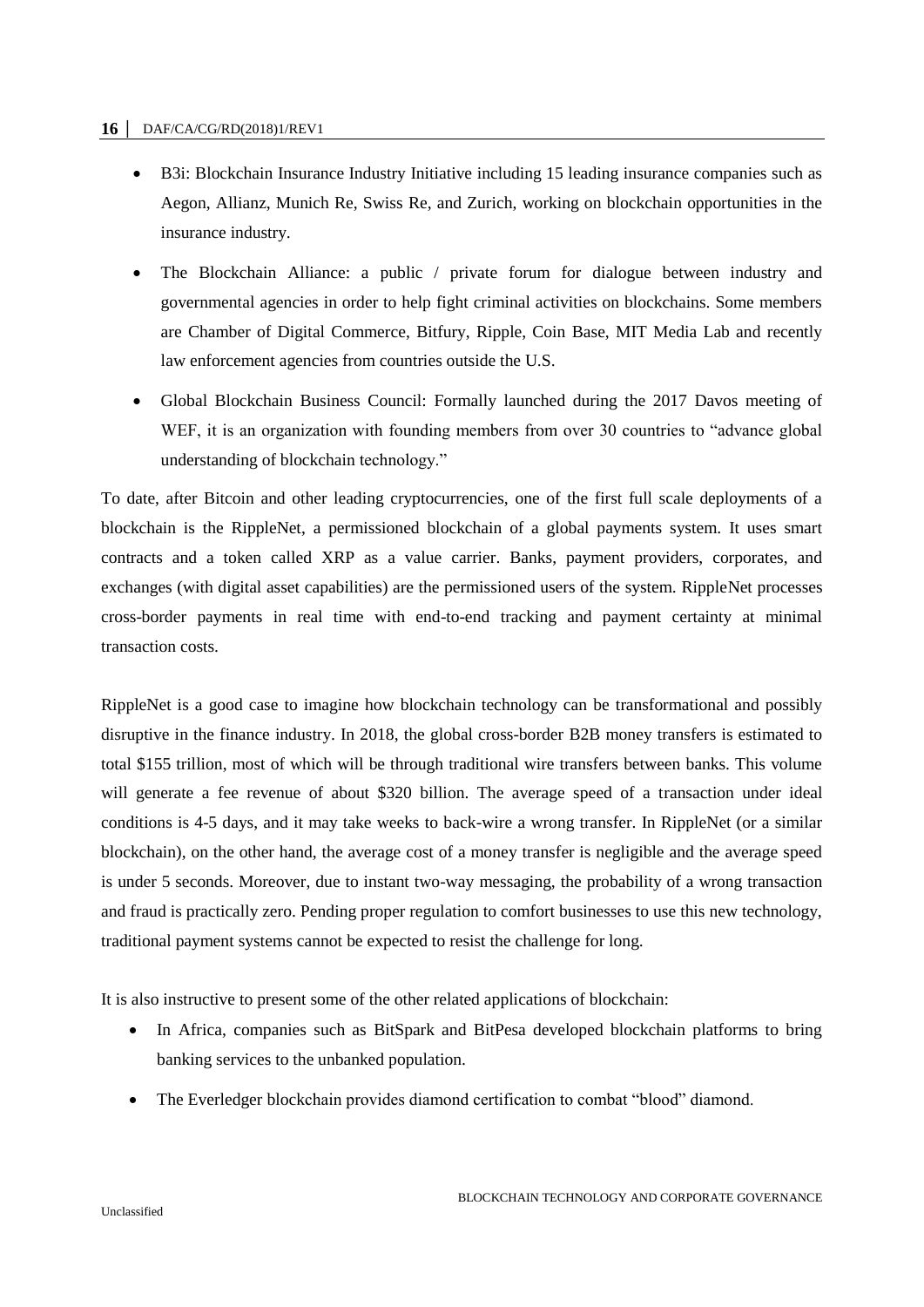- New York City is testing a smart-energy system (where consumers buy and sell electricity from each other) based on a blockchain, much like an energy exchange with free entry.
- The Republic of Georgia implemented a state-of-the-art blockchain-based property registry system developed by the Bitfury Group. Ukraine is working on a full-service e-Governance platform on the blockchain, including digital identity and property registry. Governments in the UAE, Australia, Japan, Denmark, Estonia and Sweden are all looking into blockchain solutions for better public governance. Dubai plans to transfer all governmental systems on the blockchain by 2020.
- Credit Mutuel Arkea, the BankChain consortium and Infocommunications Media Development Authority of Singapore are some examples of blockchain for "uniform source of data" for KYC and AML compliance.

Even within the boundaries of limited understanding of a new evolving technology and despite the high probability of many potential failures, the current industry landscape shows that the following financial applications are imminent:

- Capital markets: The full ecosystem from trade execution to clearance and settlement can be efficiently modelled as a blockchain.
- Payment systems: Both global (B2B) payment systems and also domestic (B2C, P2P) payment systems (also covering the unbanked population and rural banks) are candidates for cook-book application of blockchains.
- OTC trading: The full trading cycles of bonds, syndicated loans, derivatives, commodities, private equities, and other illiquid assets can be directly modelled as blockchains.
- Trade finance: The traditional trade finance process takes about 3-5 weeks to finalize. There are unnecessary intermediaries, much redundant work, and it is still largely paper-based with emails and faxes to communicate. Instances of fraud and illicit activity are common. Again, the full trade finance process also seems to be a cook-book application.
- Some decentralized "cryptoexchanges" such as Bitshares Asset Exchange, Openledger, Etherdelta, Counterparty and Kyber are based on blockchains themselves while they trade blockchain based cryptoassets.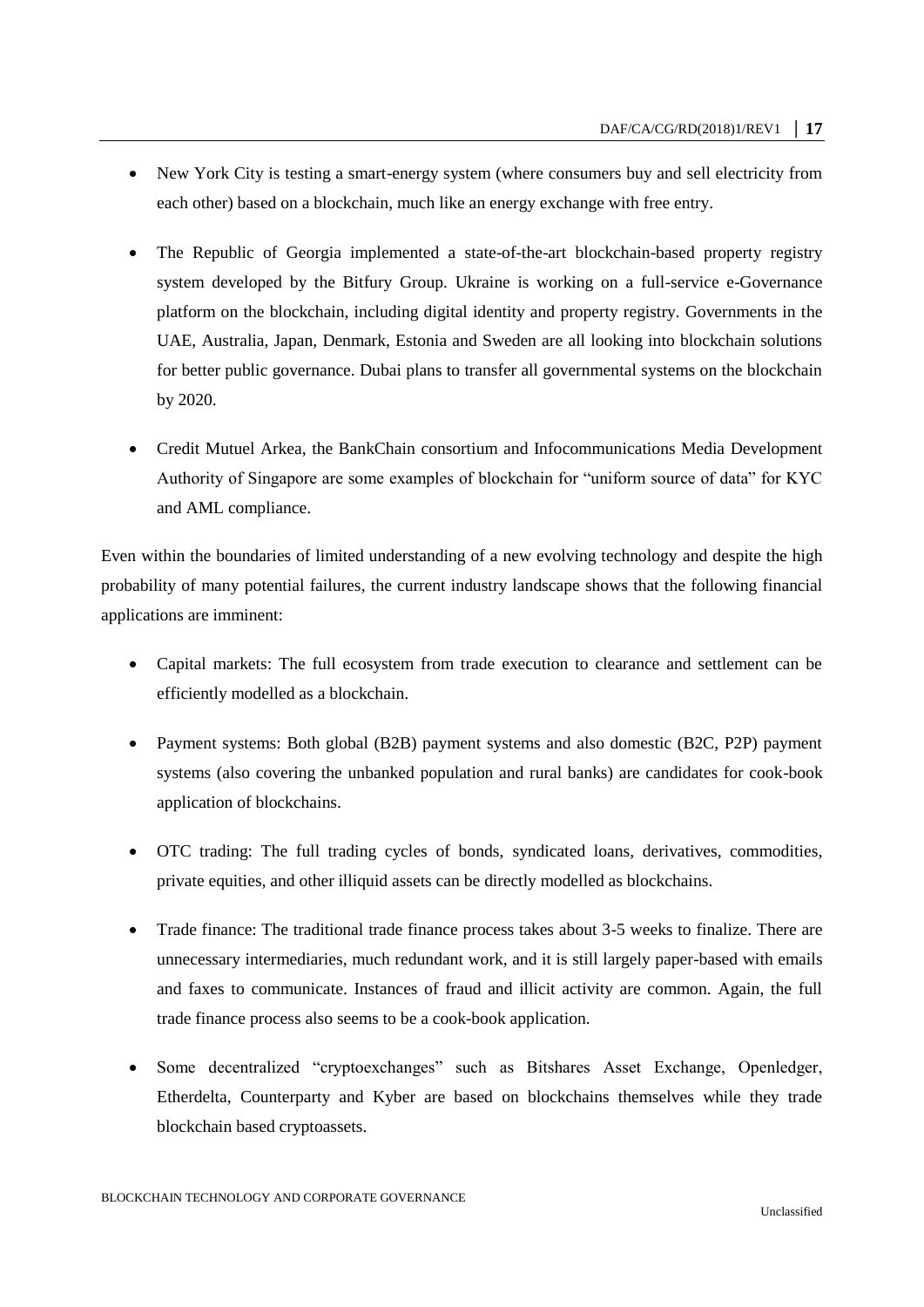In all of these cases, significant gains in productivity are expected through increased transaction speed, lower transaction costs, enhanced transparency, reduced fraud, automated and synergistic compliance with KYC and AML rules. In order to have an informed prediction of the future of block chains in finance, it can be said that blockchain as a business model is appropriate if:

- 1. Disintermediation is technically and economically feasible
- 2. Transaction and data verification is required
- 3. Multiple users need to share the data
- 4. Business processes needs trust in transactions and certainty in results

These criteria imply a long list of applications, only limited by imagination. However, regulatory clarity is lagging and technology is still evolving.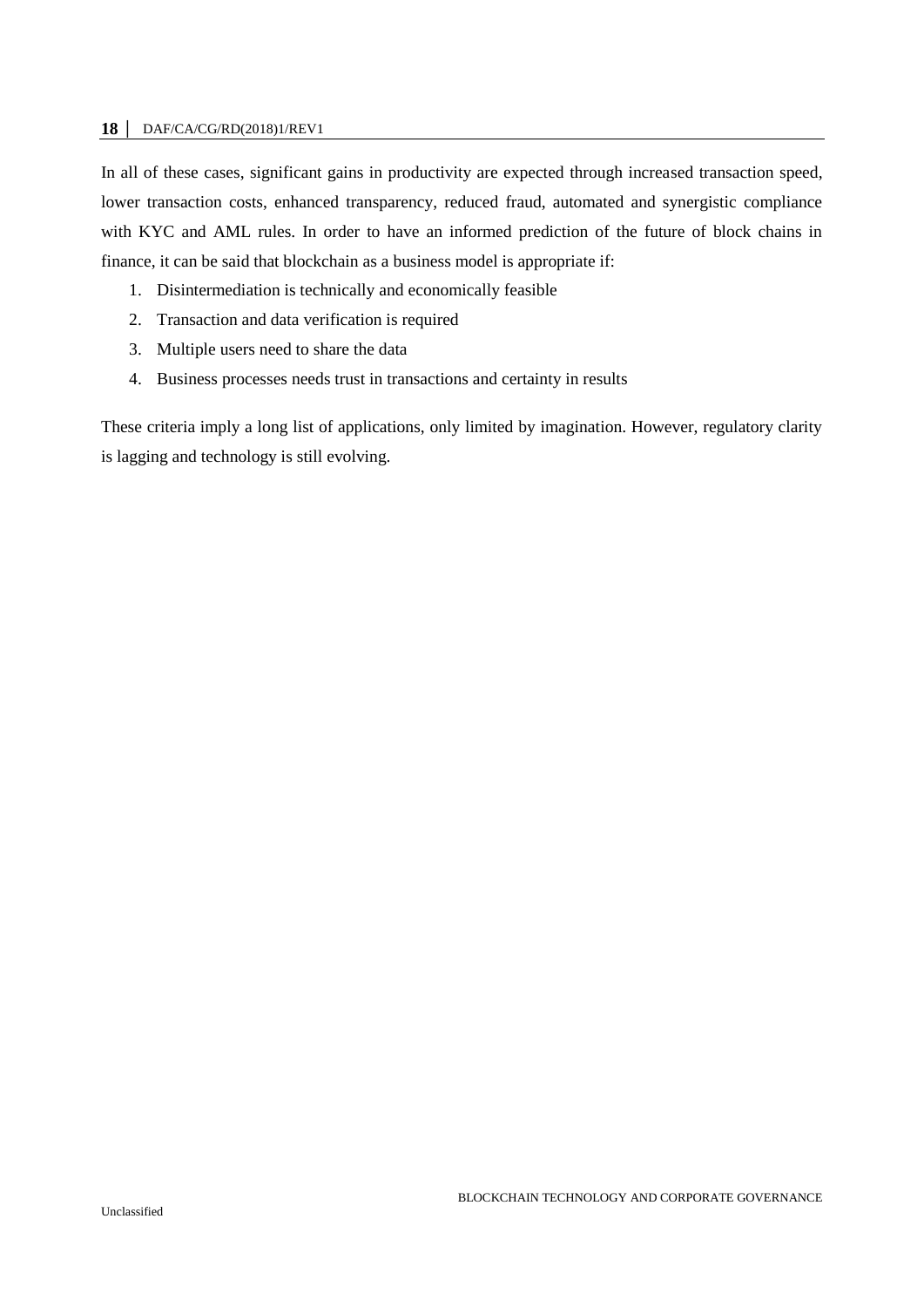### **4. Regulatory Landscape**

<span id="page-18-0"></span>Blockchain technology is still in early stages of development but there is a fast growing genuine interest in its potential. Number of use cases is continually increasing and, unlike in previous disruptive technologies such as the TCP/IP and the internet, there seems to be a more global dialogue between relevant parties from different countries. The general mood of policy makers on blockchain as a technology is positive. On the banking side, Mark Carney (Chair of the FSB and Governor of the Bank of England) has commented:

"*New technologies could transform wholesale payments, clearing and settlement. In particular, distributed ledger technology could yield significant gains in the accuracy, efficiency and security of such processes, saving tens of billions of pounds of bank capital and significantly improving the resilience of the system*." (2017)

Similar ideas have been expresses by other central banks. On capital markets, Greg Medcraft (then Chair of the IOSCO and Australian ASIC) urged market regulators to act:

"… *digital disruption has enormous potential to reconfigure and radically improve the efficiency of global capital markets. I see this happening because digital disruption will give investors, and businesses looking for capital, more direct, more immediate and cheaper access to each other. And what this means, for us as regulators, is reconfiguring our toolkit around the end users of our markets – businesses and investors – and how they behave. Given the speed of change, we need to think about that toolkit now."* (2015)

Regulators have also started evaluating and acting on the emergence of blockchains. However, almost of all of the tangible regulatory responses to date relate to components of blockchain such as cryptocurrencies, ICOs and on specific legal issues such as KYC and AML. Currently, a comprehensive regulatory response to blockchain as a whole does not exist.

A non-exhaustive (and probably outdated by the time this paper is read) list of regulatory responses from different jurisdictions and institutions is presented in Table 1. The landscape is complex and regulatory responses are often immature. There seem to three types of regulatory positioning:

 **Study-and-Wait-and-See**: Considering blockchain as a comprehensive new business model, most regulators are in this position. Like most people and institutions, regulators are also trying to conceptualize and understand the potential foundational and transformational implications of blockchains for economies and societies. This approach is both good and also bad. It is good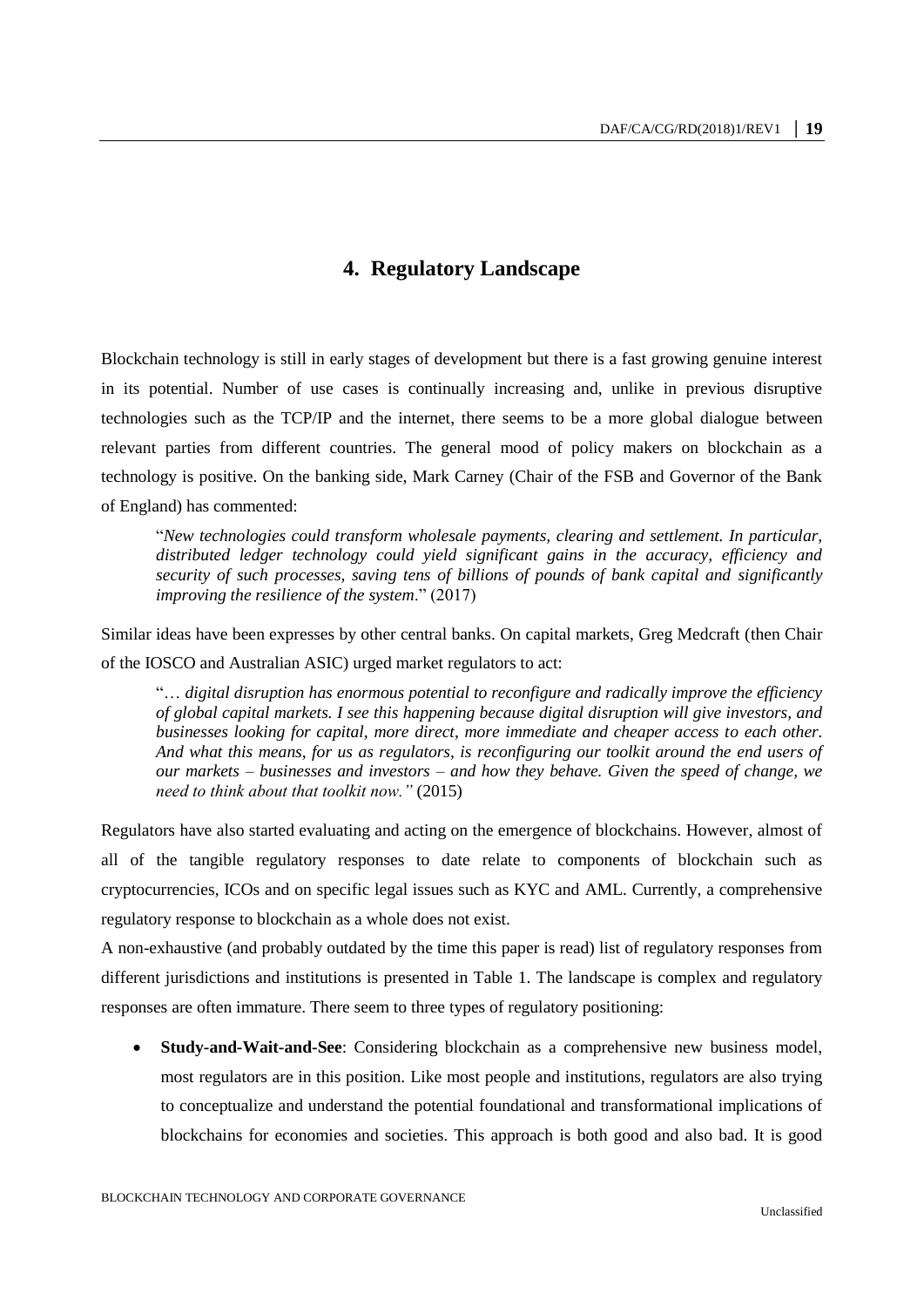because hasty regulation without due deliberation of its consequences can become an obstacle to technological development and deployment. It is bad because industry players always need regulatory clarity to try new business models, and stay away from risks of doing "unregulated" business.

- **New legislation and regulation**: Since the technology is still in early stages of development, there is a lack of a generally accepted terminology and standards about blockchain. Despite this, some jurisdictions have started to enact new laws and regulation. For example, Russia has announced a regulatory framework for ICOs, and France allows crowdfunding records to be kept on blockchain ledgers. Several states in the USA have enacted state laws on smart contracts, blockchain-based digital signatures, and legal admissibility of blockchain ledgers as evidence. Since the technology is still evolving, there is a risk that new legislation may backfire and necessitate eventual amendments. Moreover, regulating a business without adequate comprehension of its true nature is often possible via complex and hence costly regulation, which in turn becomes a barrier to entry for innovative start-ups. Finally, without a common global interpretation of a new technology, independent local or national regulation may also cause legal confusion.
- **Guidance and sandboxing**: Considering the shortcomings of the above positions, some jurisdictions have concluded that it is both premature to bring in new regulation and also risky to just wait and see. They have chosen to provide regulatory guidance of how new technologies fit into existing legal frameworks and to provide sandboxing opportunities for new models. Sandboxing means a legally safe environment (often through some regulatory exemptions) for blockchain developers to test their products. Products are implemented on a controlled scale for a limited period of time and under close supervision. This approach is expected to be mutually beneficial for both sides. In 2016, FCA in the UK started to allow sandboxes for certain FinTech products including blockchains. Canada and Australia have also announced similar sandboxing initiatives. Singapore, Switzerland and Luxembourg have followed suit. In 2017, the European Commission issued a statement recognizing sandboxing in FinTech services as an acceptable regulatory tool.

Needless to say, the purpose of financial regulation is to regulate the business on the blockchain and not the underlying technology itself. However, due to its unique transformational nature, it will be a challenge to regulate "blockchain finance" and it is therefore critical that policy-makers and regulators should know "enough" about the technology. The first step to be able to define how much is "enough" is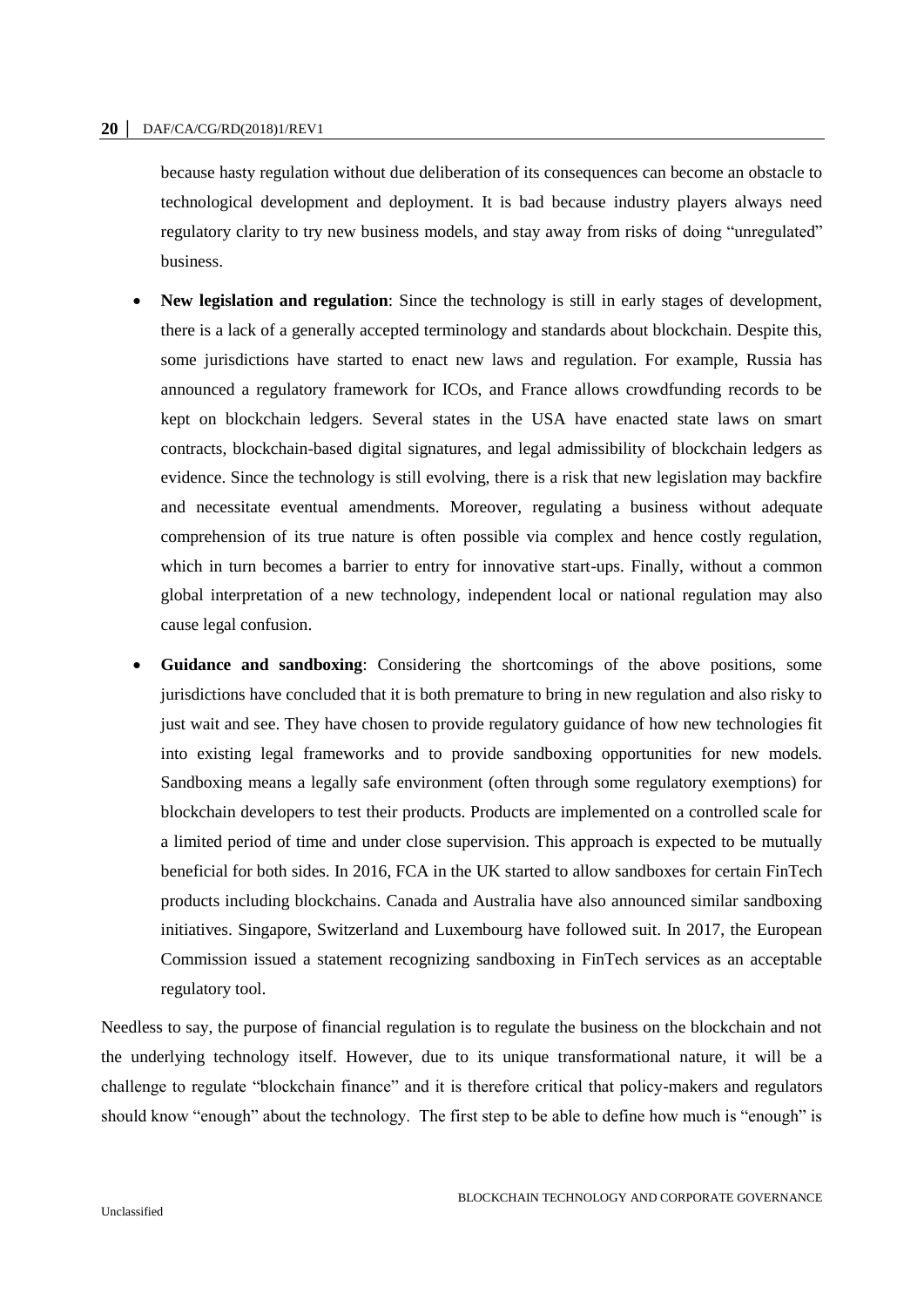the establishment of global standards. Engineering specifications aside, standardization should cover three critical areas:

- **Terminology**: Currently, different people use different terms for the same event. For example, even the name of the technology differs from people to people. Terms like blockchain, distributed ledger, shared ledger, public ledger and various others are used to mean the same. Another example is when terms like cryptocurrency, virtual currency, token and digital money are used (often incorrectly) interchangeably. There is confusion and it has to be sorted out.
- **Architecture**: In order to implement effective network governance and external supervision (when needed), the system architecture of a blockchain must be clearly defined and suitable to audit. This includes protocols of data storage (which data and whether on-chain or off-chain), data diffusion and access rights (whether global as in public blockchains or selective as in private permissioned blockchains), consensus (what needs consensus, what constitutes a consensus, and who votes how), and smart contract capabilities (how and whether executed internally or linked to off-chain legal contracts, or hybrid "smart legal contracts").
- **Governance**: Governance is about how a blockchain is initiated and managed. It defines the rules and procedures about network membership, management of permissions, transaction validity, issuance of new assets and their tokenization, dispute resolution, software updates, regulatory reporting, and protection against cyber risks. Conceptual parallels between blockchain governance and "corporate governance" should be obvious.

Led by Standards Australia, the International Organization for Standardization (ISO) has set up a task force working on these internal blockchain standards and also on standards about the interoperability of separate blockchains.

Given proper standards, the second step for regulators is to have a transparent dialogue with technology developers in a non-supervisory atmosphere. This is beneficial for regulators for two simple reasons. First, it will prevent hasty regulation with potentially unintended consequences, the most damaging of which is hindering technological advance. Secondly, familiarity with existing technologies and foresight about future trends will enable timely and effective regulation and supervision. Dialogue is also good for technology companies because awareness of public policy and regulatory concerns will prevent waste of resources on developing potentially unusable products.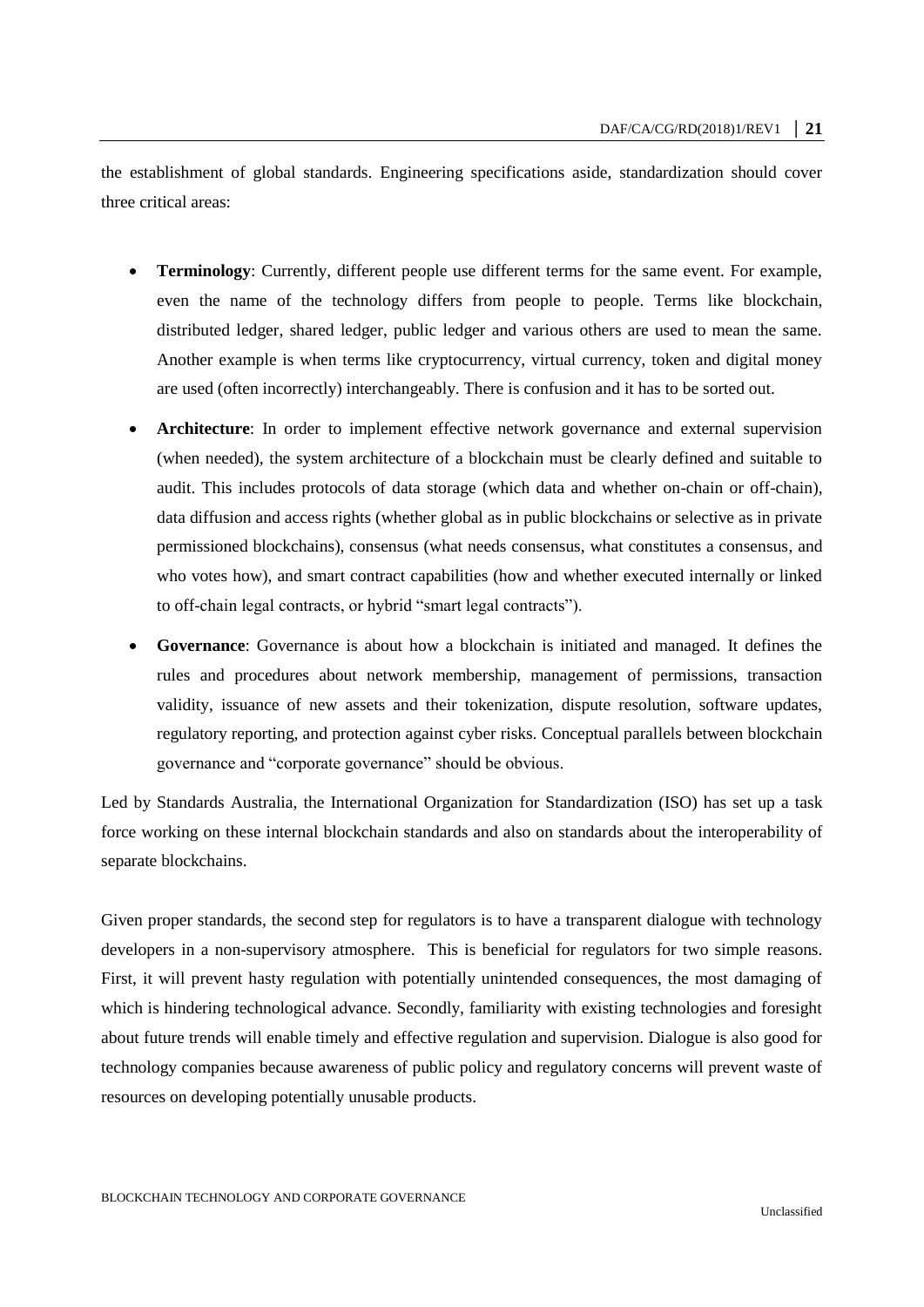If blockchain technology is to have a transformational impact on financial markets and institutions, methods of regulation must also be able to adapt. And this cannot be accomplished by trying to regulate and oversee new business models with traditional methods. Since early 1990's, most jurisdictions have successfully digitalized their existing "analogue" (paper based) processes and hence the term RegTech. Considering the big challenge posed by blockchain, this is no longer adequate and a new paradigm is called for. Regulators must now explore the possibility of using blockchain technology for their own purposes ("RegTech 2.0"), where monitoring and supervision of financial markets is done using blockchain-based platforms. Quoting Andy Haldane of the Bank Of England [\(www.bankofengland.co.uk\)](http://www.bankofengland.co.uk/):

*"I have a dream. It is futuristic, but realistic. It involves a Star Trek chair and a bank of monitors. It would involve tracking the global flow of funds in close to real time (from a Star Trek chair using a bank of monitors), in much the same way as happens with global weather systems and global internet traffic. Its centerpiece would be a global map of financial flows, charting spill-overs and correlations."* (Maxwell Fry Annual Global Finance Lecture, 2014)

This is a realistic expectation today and deserves serious attention. The final picture will naturallly depend on how wide blockchains are adopted globally and how they interoperate. In any case, regulatory dialogue with technology companies will certainly be beneficial in this regard too.

Challenges of fast advancing technologies aside, the most difficult and time-consuming problem facing public policy makers and financial regulators will be redefining the whole concept of financial regulation. The current practice of regulation is heavily based on the presence of intermediaries (banks, exchanges, brokers, audit firms, investment funds, clearing houses, insurance companies, trade repositories, etc.) and much of regulation is done by regulating the intermediaries. For regulators, intermediaries are the sources of data about market activity and investor behaviour. Historically, the current financial system has evolved as such. Blockchain technology, however, promises to disintermediate all or some of these intermediaries! The big question is then how regulation will redefine and reshape its traditional intermediary-dependent model in the new financial markets without intermediaries. In 1994, when the Internet was still very new, Bill Gates of Microsoft had said, "*We need banking, but we don't need banks*." How can banking be regulated without banks? This is a fundamental question and much worth pondering on.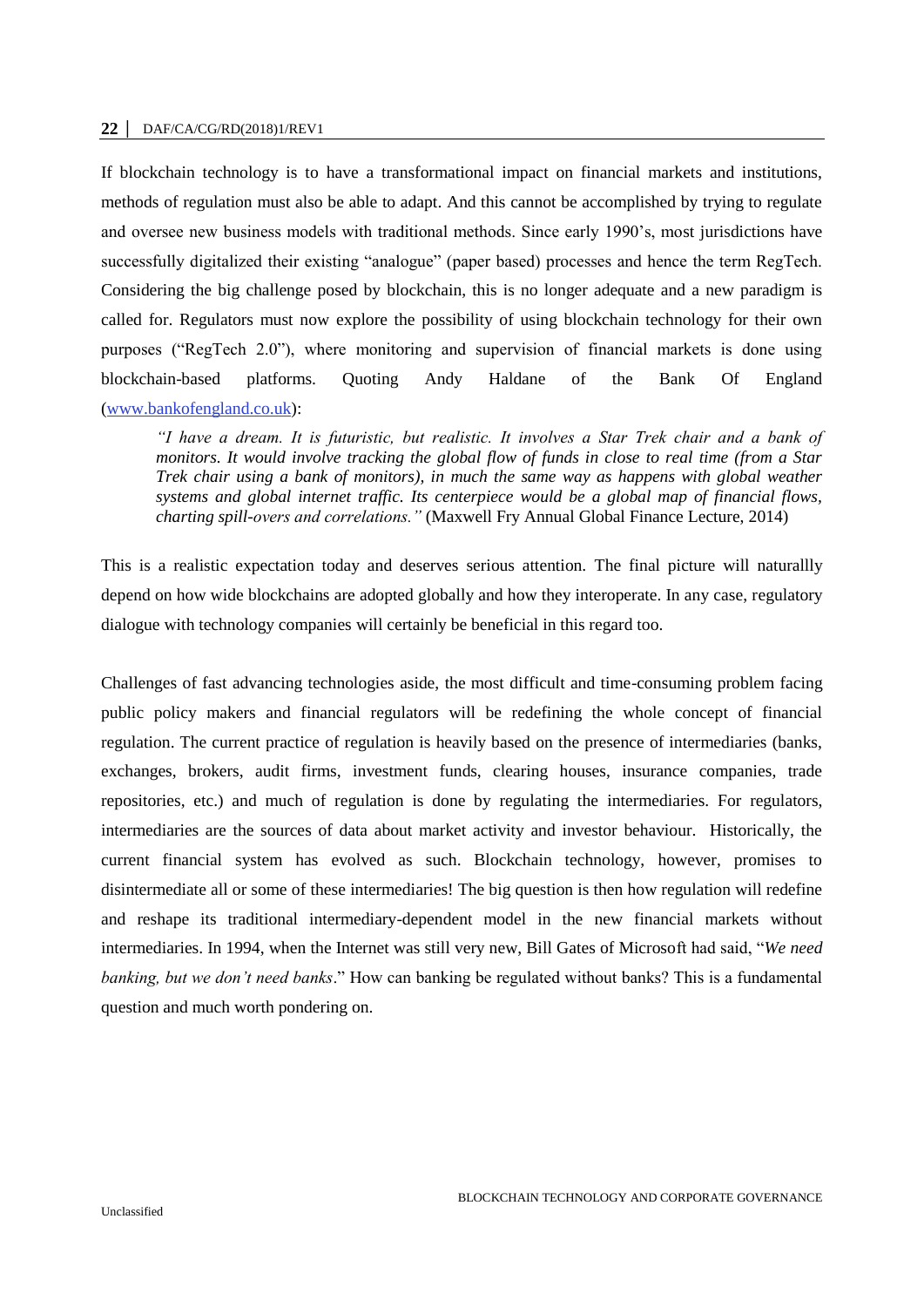## **5. Concluding remarks**

<span id="page-22-0"></span>Below is an incomplete list of trend changers in financial services over the last two decades:

- Policy changes such as the Payment Services Directive (PSD2) in Europe supports open sharing of data, which in turn supports "platform banking."
- Mobile banking channel's share increased from 10% in 2013 to more than 35% in 2017.
- Share of eWallets (such as AliPay, WeChat, Tenpay, PayPal and ApplePay) in the e-commerce market reached 40% from almost negligible levels 5 years ago.
- P2P lending platforms did not grow as much as expected but they provide access to credit for the unbanked and subprime customers. New platforms such as AmazonLending and Tradeshift have recently entered the market.
- Growth in "sharing economy" models such as the Airbnb has been remarkable (from £2b in 2013 to more than ₤8b in 2016 in the UK alone).
- Crowdfunding has not been as successful as expected but there is huge international demand, yet untapped. Electronic crowdfunding (ECF) platforms are going international.
- Robo-advisory and robo-distribution algorithms in investment management are fast spreading (for example, Vanguard and Blackrock have already deployed such platforms).
- Non-financial firms like Facebook and Amazon are moving into simple financial services and disintermediate the traditional intermediation channel.
- Global cost of default was more than \$4 trillion in 2016 and most cases were possible because of loopholes in outdated technologies...

The trend is clearly towards open platforms of financial services. Legacy platforms are fast becoming outdated and technology firms are beginning to offer simple but often disruptive financial services. As a response, big financial firms are cooperating with tech firms to maintain their market power. The fact of the matter, however, is that "benefits of scale" is losing value relevance and "quality of service" is becoming more valuable. And quality is a function of transaction cost, convenience, easy access, transparency and protection from "being cheated." Blockchain promises all.

If the Internet, as a platform to transfer information about assets, could produce all of these new platform-based business models, it is mentally difficult to imagine the spectrum of business models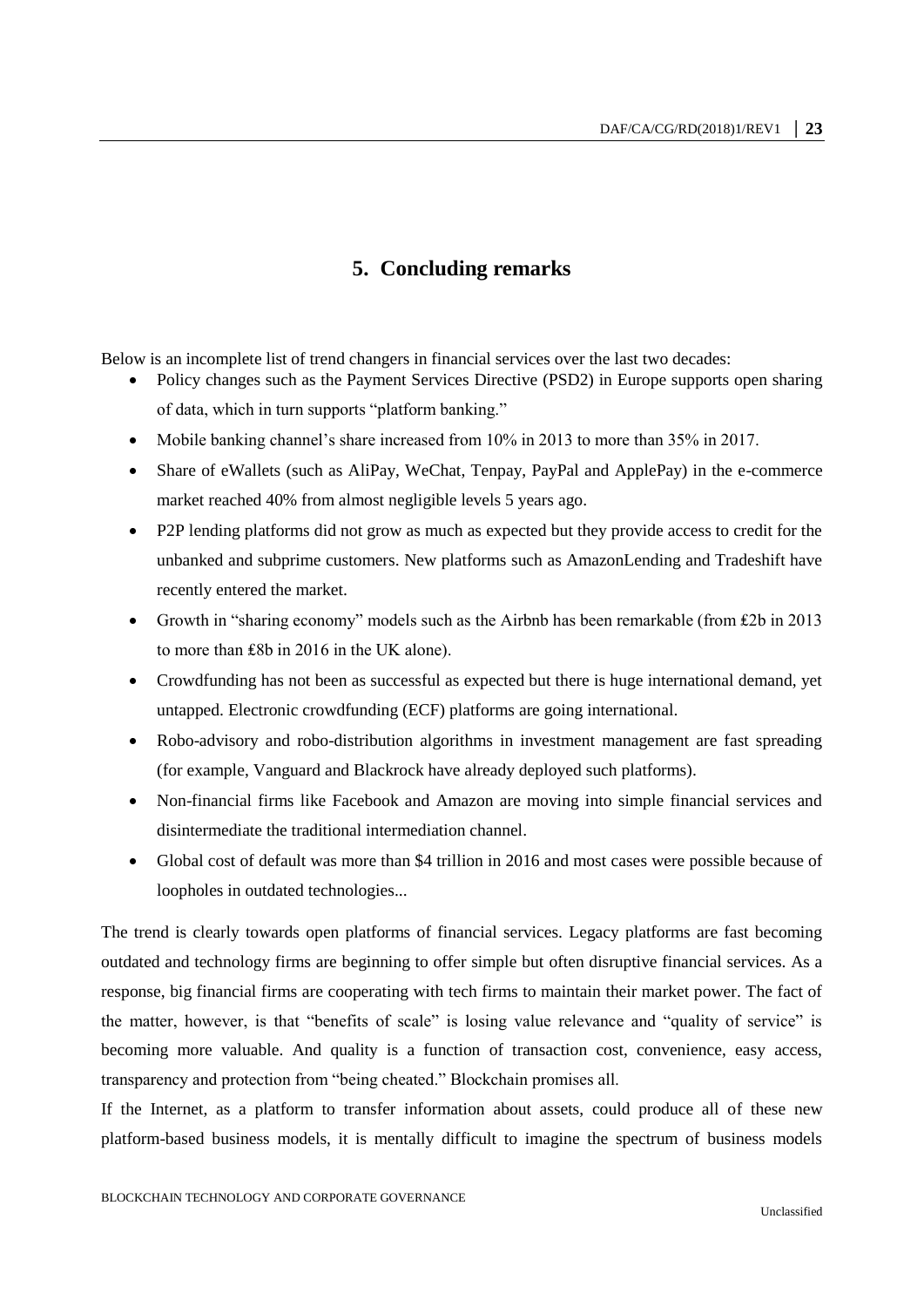blockchain can produce as a decentralized platform to transfer not only information about but also values of assets. It is relatively easy today to imagine various blockchain applications in finance as long as transactions are all denominated in real currencies (euro, dollar etc.) or in digital currencies (Alipay, Apple Pay etc.) expressed in terms of real currencies at transaction finality. In other words, when money as we know it is around, thinking blockchain is easy. The concept of a token is the confusing part. As Innes (1913) wrote a century ago about the concept of money:

*"The use of money does not necessarily imply the physical presence of a metallic currency, nor even the existence of a metallic standard of value. We are so accustomed to a system in which the dollar or the sovereign of a definite weight of gold corresponds to a dollar or a pound of money that we cannot easily believe that there could exist a pound without a sovereign or a dollar without a gold or silver dollar of a definite known weight."*

Economists attribute three basic functions to money: medium of exchange, unit of account, and store of value. By this reasoning, if a token on a blockchain can fulfil these functions, then it is money! Of course, the producer of tokens is not a central bank and it is not exchanged through banks. But then Innes' words? This is a puzzle for wise people to solve, maybe with some help from technology.

So far in the paper, there was no mention of blockchain uses of corporate governance. For reasons to be expressed shortly, this was deliberately left to this final part. Yermack (2017) and Lafarre and Van der Elst (2018) show that blockchain technology is a powerful tool for stakeholder engagement, a much desired aspect of corporate governance. In particular, blockchain makes possible:

- Greater transparency of ownership and changes in ownership: All users on the network can see trading by managers, activists and corporate raiders. Legal insider trading channels are no longer needed. Disguised derivatives hedging, backdating and similar undesirable actions are almost impossible on a blockchain network.
- Efficient and fair shareholders meetings: An AGM under a blockchain design will have several material benefits such as easier voting (not mere electronic but "digital voting"), certainty in tabulation of votes and harder to manipulate board elections. Most importantly, proxy firms may be disintermediated, or they will have to assume more of an advisory role rather than simple "vote collecting".
- Real-time accounting: It is often said that distributed ledger technology in accounting is the next big step in bookkeeping after the introduction of double-entry bookkeeping. Blockchain accounting systems will much reduce the need for traditional auditing and hence audit firms will have to redefine their roles. With proper implementation of smart contracts, need for litigation and expected costs of financial stress will be reduced.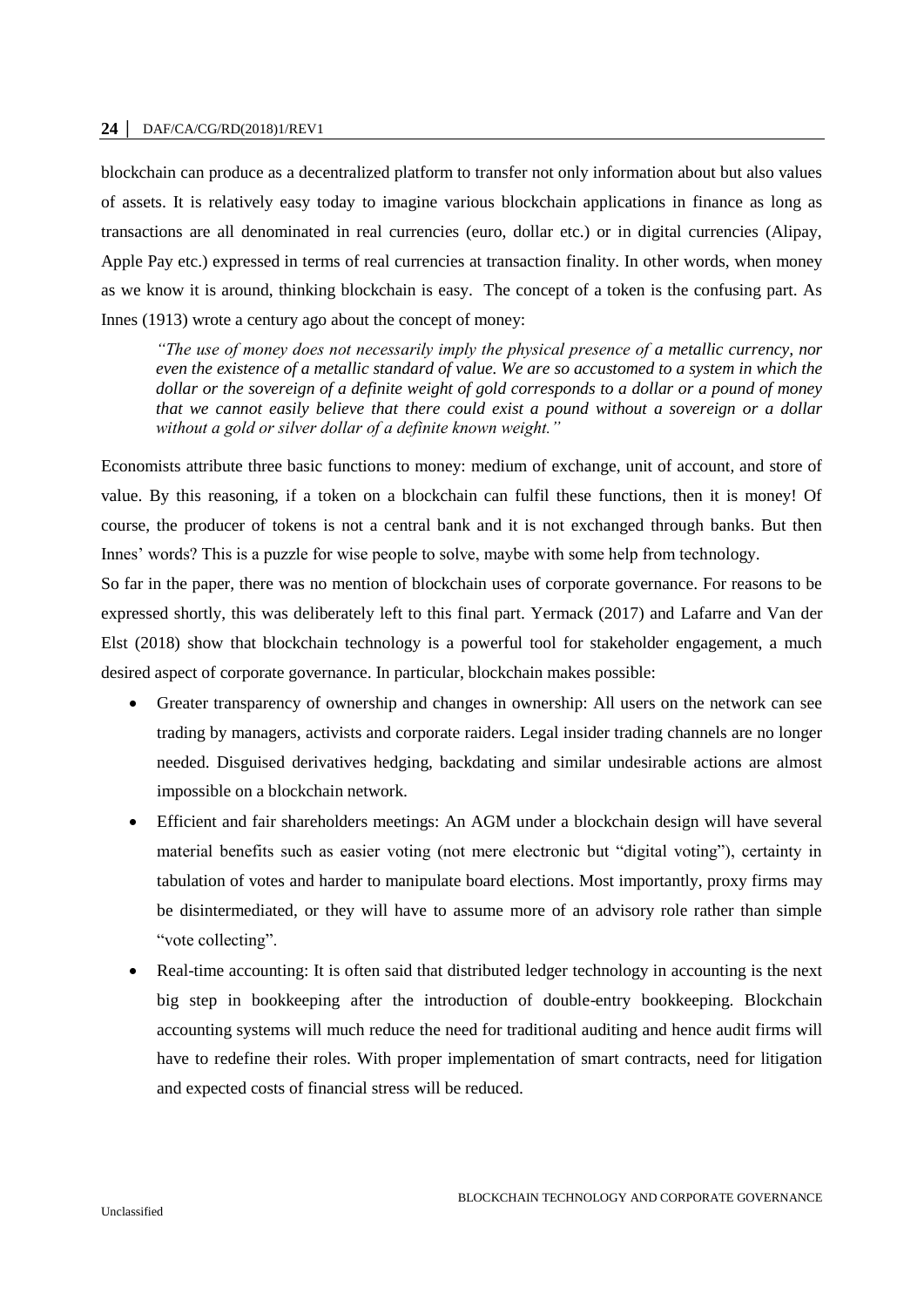These are all useful potential applications. However, the most important implication of blockchain for corporate governance is much further reaching. When pure economists carefully read the OECD's 2015 Principles of Corporate Governance, they will all implicitly and unknowingly agree that bad corporate governance is the single most important cause of corporate scandals and financial crisis. The inefficiency and ineffectiveness of corporate governance systems, in turn, is largely due to the current complexity of the investment chain with an ever increasing number of intermediaries. The distance between households (owners of money) and corporations (user of money) has increased to untraceable measures because of a complex web of intermediaries (managers of money). Since blockchain technology's biggest promise is the elimination of some or all intermediaries, it offers a great opportunity for better corporate governance. There is not much discussion of this view of corporate governance on the blockchain but it may be worth exploring.

Finally, for future thinking, it is interesting to map the basic purposes of corporate governance against the basic properties of blockchain technology:

| Purposes of Corporate Governance | Properties of Blockchain   |
|----------------------------------|----------------------------|
| Transparency                     | Shared distributed ledgers |
| Accountability                   | Irreversibility of records |
| Responsibility                   | Peer-to-Peer communication |
| <b>Fairness</b>                  | Smart contracts (?)        |

Purposes of corporate governance can be a useful guide in reconceptualising financial regulation and revising public policies to adapt to new technologies such as blockchain.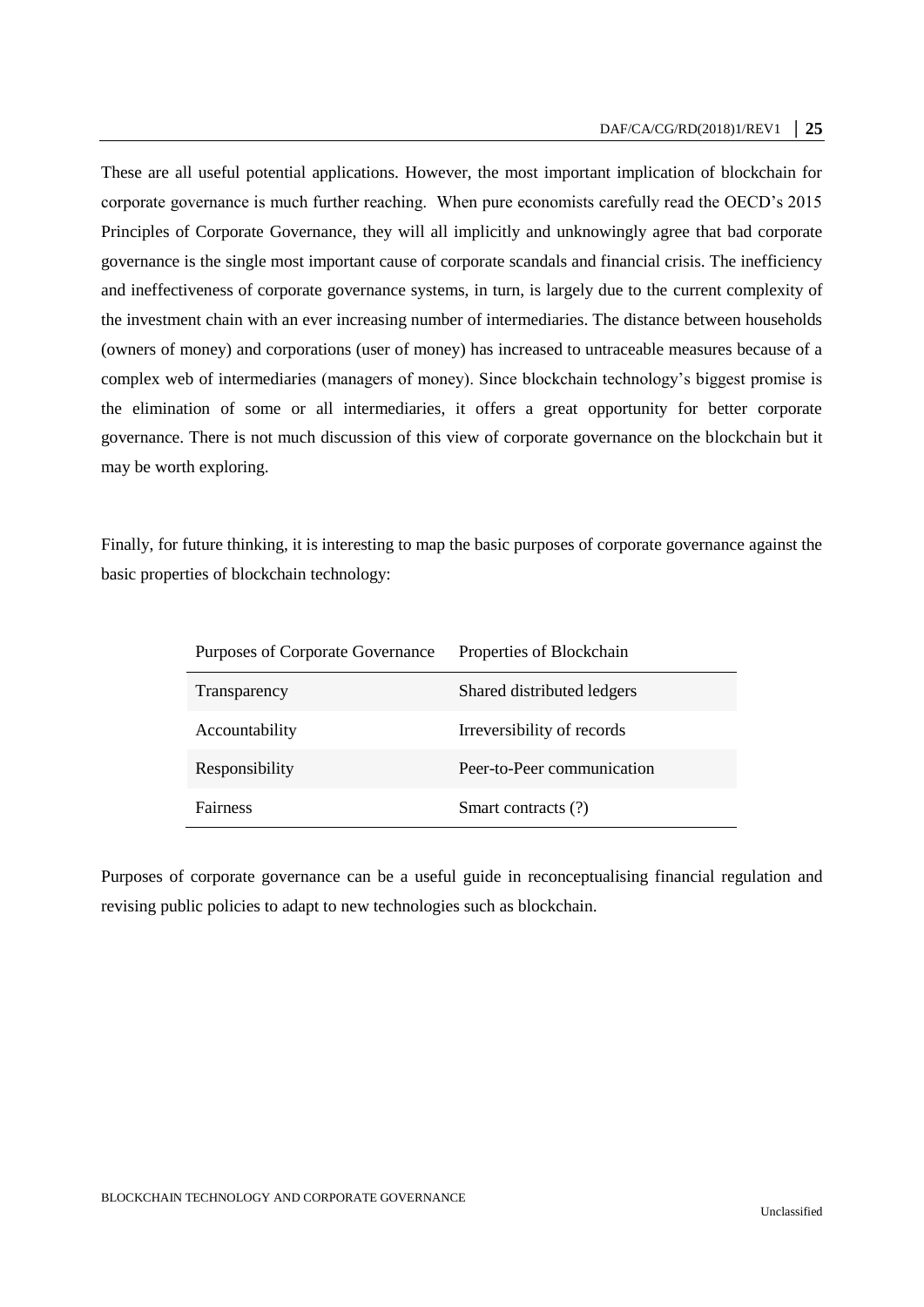|                            | <b>C-currencies</b> | <b>Blockchain</b> | Approach                                                                                                       |
|----------------------------|---------------------|-------------------|----------------------------------------------------------------------------------------------------------------|
| <b>Europe</b>              |                     |                   |                                                                                                                |
| <b>European Parliament</b> | <b>Neutral</b>      | Positive          | Report / Taskforce                                                                                             |
| <b>European Commission</b> | Neutral             | Positive          | Amendments to the AML Directive / Taskforce                                                                    |
| ESMA                       | <b>Neutral</b>      | Positive          | Consultations on applications to securities markets                                                            |
| EBA                        | Negative            | Neutral           | Recommendation against c-currencies and amendments<br>to include virtual currency traders in the AML Directive |
| ECB                        | Negative            | Positive          | Reports / Declaration / Joint work with BoJ on<br>blockchains in post-trade activity                           |
| National central banks     | Neutral             | Positive          | Reports / Declarations / Some interest in own c-currency                                                       |
| National regulators        | <b>Neutral</b>      | Positive          | Reports / Weak guidance / Sandboxing                                                                           |
| <b>USA</b>                 |                     |                   |                                                                                                                |
| <b>US Senate/Congress</b>  | <b>Neutral</b>      | Positive          | Request to regulators / Taskforce                                                                              |
| Several states             | Positive            | Positive          | Reports / Some regulation                                                                                      |
| FinCEN / CFPB              | Negative            | <b>Neutral</b>    | Reports / Guidance against illicit trade                                                                       |
| occ                        | Neutral             | Positive          | Reports / Statement on blockchains                                                                             |
| CFTC                       | <b>Neutral</b>      | Positive          | Statement on blockchains / Supervision of contracts on c-<br>currencies                                        |
| SEC                        | Neutral             | Neutral           | Warnings on c-currencies and spoofing                                                                          |
| <b>Federal Reserve</b>     | Positive            | Positive          | Declaration / Reports                                                                                          |
| <b>Selected countries</b>  |                     |                   |                                                                                                                |
| China                      | Negative            | Positive          | Prohibition of c-currencies / Taskforces on blockchain                                                         |
| India                      | Positive            | Positive          | Reports / Statements of intent to regulate                                                                     |
| Japan                      | Positive            | Positive          | Reports / Declarations / Taskforce                                                                             |

## **Table 1. Regulatory Response to Cryptocurrencies and Blockchain**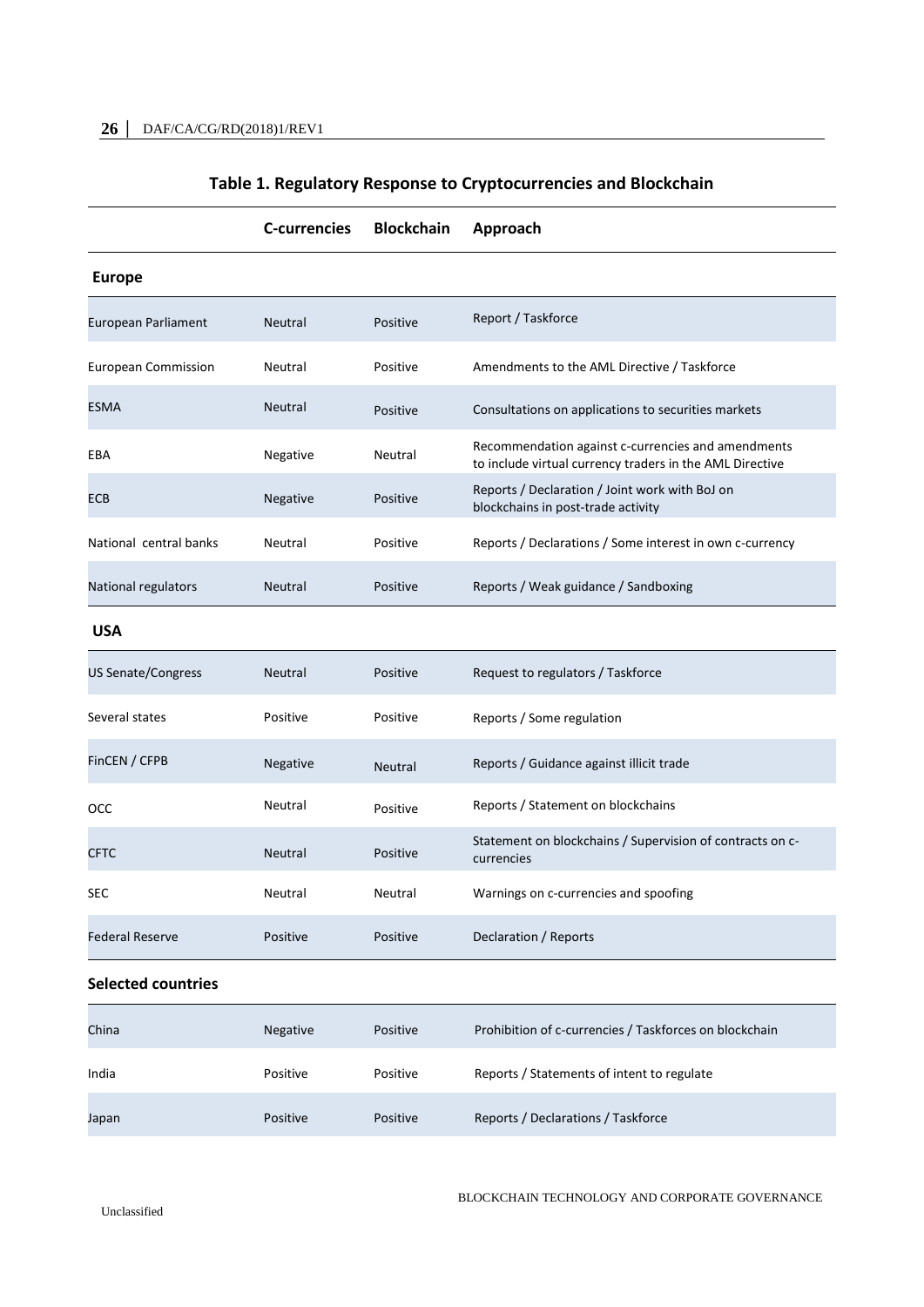| UK.       | Neutral         | Positive       | Reports / Taskforces / Sandboxing                       |
|-----------|-----------------|----------------|---------------------------------------------------------|
| France    | Neutral         | Positive       | Reports / Support of blockchain use                     |
| Australia | Neutral         | Positive       | Reports / Taskforces / Sandboxing                       |
| Russia    | <b>Negative</b> | <b>Neutral</b> | Prohibition of c-currencies / Taskforce on blockchains  |
| MENA      | Positive        | Positive       | Reports / Declarations of intent to regulate            |
| Turkey    | Neutral         | Positive       | Taskforces on blockchains                               |
| Singapore | Neutral         | Positive       | AML regulation on c-currencies/ Taskforce on blockchain |
| Canada    | Neutral         | Positive       | Reports / Taskforces / Sandboxing                       |

### **International institutions**

| <b>FATF</b>       | Negative | Neutral  | Report about illicit trade with c-currencies |
|-------------------|----------|----------|----------------------------------------------|
| <b>FSB</b>        | Neutral  | Positive | Reports on c-currencies / ICOs               |
| <b>IOSCO</b>      | Neutral  | Positive | Reports                                      |
| <b>BIS</b>        | Negative | Neutral  | Reports                                      |
| <b>IMF</b>        | Positive | Positive | Reports                                      |
| <b>World Bank</b> | Neutral  | Positive | Reports                                      |
| <b>ISO</b>        | Neutral  | Neutral  | Taskforce on blockchain technology standards |
| <b>WFE</b>        | Positive | Positive | Reports                                      |

Notes:

- 1. The table is only indicative and based on the author's interpretation of information in official publications and web sites, media reports and news, and several related studies listed in the Bibliography. Since the writing of this paper, some of this information may be out of date as regulators are actively exploring the issues and may have changed their stance.
- 2. The term "neutral" may mean either that regulator has clearly expressed neutrality, or that regulator has not expressed any position whatever, or that the regulator has given mixed signals.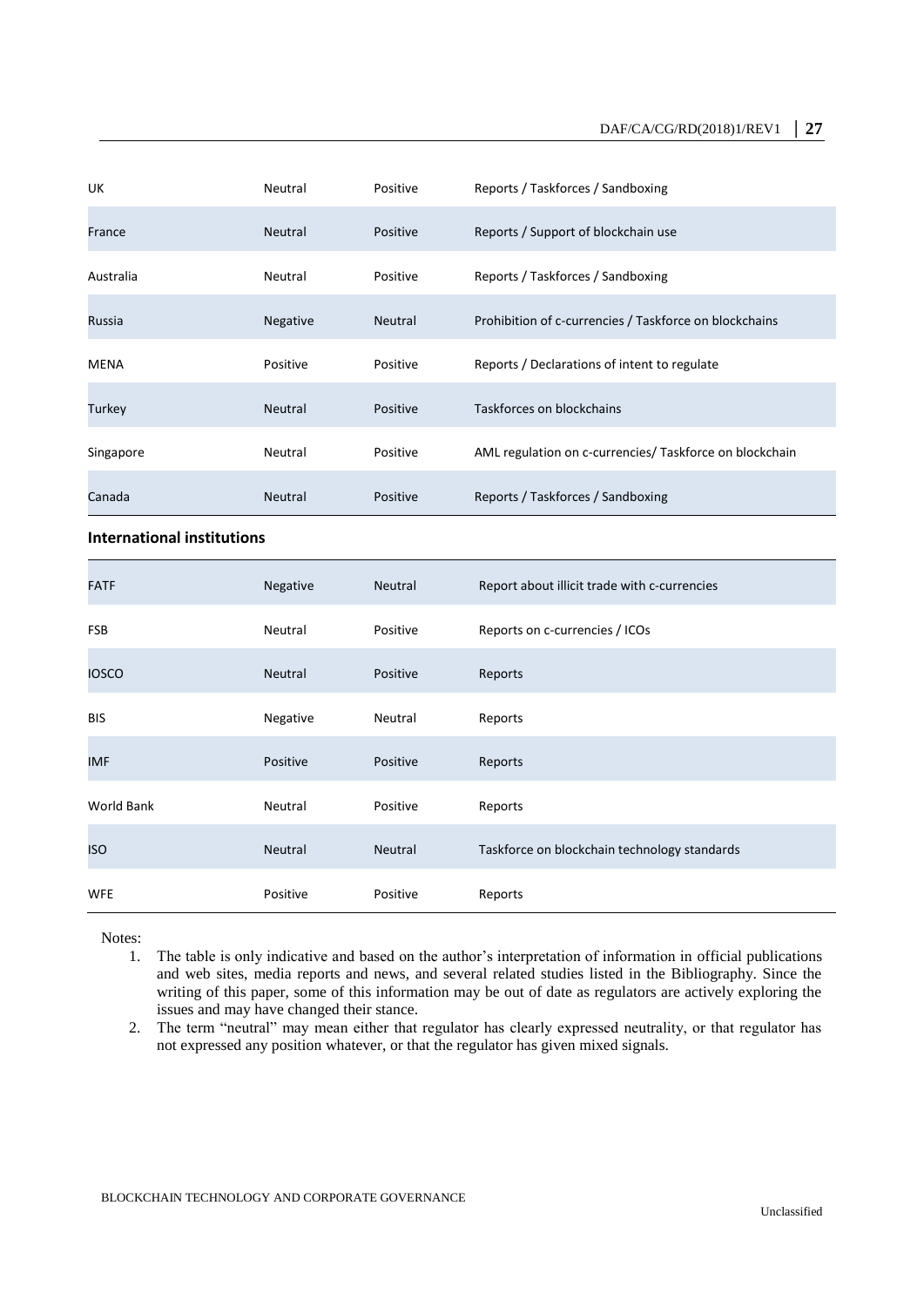# **BIBLIOGRAPHY**

- <span id="page-27-0"></span>1. Ahmet Usta and Serkan Doğantekin (2017) "*Blockchain 101*" Kapital Medya, Istanbul
- 2. Arner, Douglas W, Jànos Barberis and Ross P Buckley (2017) "*FinTech, RegTech and the Reconceptualization of Financial Regulation*" Northwestern Journal of International Law and Business (37 - 3)
- 3. Arslanian, Henry, Rebecca Lee and Grainne McNamara (2018) "*Understanding the ICO*" www.pwc.com/NextinTech
- 4. Australian Securities Exchange (2017) "*Blockchain: An Overview*" (pp. 1 -24 of a report by Deutsche Bank AG / Sydney)
- 5. Atzori, Marcella (2015) "*Blockchain Technology and Decentralized Governance: Is the State Still Necessary?*" Journal of Governance and Regulation
- 6. Bank For International Settlements (2015) "*Digital Currencies*" CPMI, www.bis.org
- 7. Bank For International Settlements (2017) "*Distributed Ledger Technology in Payment, Clearing and Settlement: An Analytical Framework*" CPMI, www.bis.org
- 8. BBVA (2016) "*The Advance of Bitcoin and Virtual Payments*" Fintech Series by Innovation Edge
- 9. Berentsen, Aleksander, and Fabian Schär (2018) "*A Short Introduction to the World of Cryptocurrencies*" Federal Reserve Bank of St. Louis Review.
- 10. Blemus, Stéphane (2017) "*Law and Blockchain: A Legal Perspective on Current Regulatory Trends Worldwide*" Revue Trimestrielle de Droit Financier (Corporate Finance and Capital Markets Law Review) RTDF N°4-2017
- 11. Brito, Jerry, Houman Shadab, and Andrea Castillo (2014) "*Bitcoin Financial Regulation: Securities, Derivatives, Prediction Markets and Gambling*" The Columbia Science & Technology Law Review 16: 144–221.
- 12. Brühl, Walker (2017) "*Virtual currencies, distributed ledgers and the future of financial services*" Intereconomics 6
- 13. Catalini, Christian, and Joshua Gans (2017) "*Some Simple Economics of the Blockchain*" MIT Sloan Research Paper (5191-16)
- 14. Cermeño, Javier Sebastian (2016) "*Blockchain in Financial Services: Regulatory Landscape and Future Challenges for Its Commercial Application*" BBVA Research (16/20)
- 15. Chang, H (2017) "*Blockchain: Disrupting Data Protection*" The University of Hong Kong WP
- 16. Chapman, Chris (2018) "*Blockchain basics: Crypto-currencies, bonds and the blockchain*" Citi Research
- 17. Chohan, Usman (2017) "*Blockchain and Securities Exchanges: Australian Case Study*" University of New South Wales working paper
- 18. Crosby, Michael and et al (2015) "*Blockchain Technology beyond Bitcoin*" Sutardja Center Report, University of California, Berkeley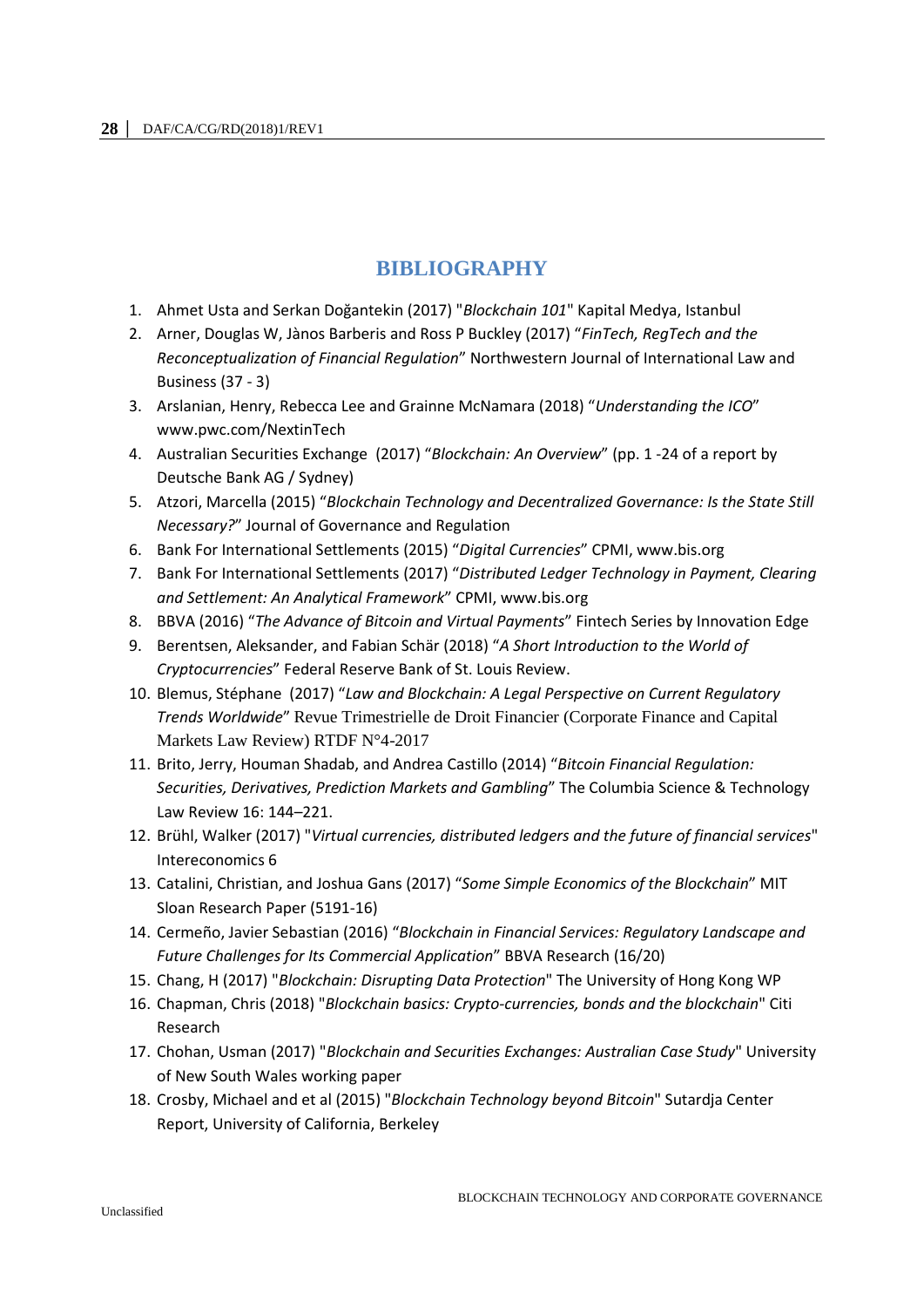- 19. Decker, C. and Wattenhofer, R (2013) "*Information Propagation in the Bitcoin Network*" IEEE Symposium on P2P Computing
- 20. Depository Trust and Clearing Corporation (2016) "*Embracing Disruption: Tapping The Potential Of Distributed Ledgers To Improve The Post-Trade Landscape*" (white paper)
- 21. English, Erin, Amy Kim and Michael Nonaka (2018) "*Advancing Blockchain Cybersecurity: Technical and Policy Considerations for the Financial Services Industry*" Microsoft and Chamber of Digital Commerce Report
- 22. European Banking Authority (2017) "*Regulatory Sandboxes: A Proposal to EBA by the Banking Stakeholders Group*" (July)
- 23. European Securities and Markets Authority (2017) "*The Distributed Ledger Technology Applied to Securities Markets*" (February report)
- 24. EY Research (2018) "*Initial Coin Offerings (ICOs)*" www.ey.com
- 25. Financial Conduct Authority (2017) "*Discussion Paper on Distributed Ledger Technology*" DP 17 / 03
- 26. Financial Conduct Authority (2017) "*Distributed Ledger Technology: Feedback Statement on Discussion Paper 17/03*" FS 17 / 4
- 27. Financial Stability Board (2017) "*Financial Stability Implications from FinTech: Supervisory and Regulatory Issues that Merit Authorities' Attention*" (No: 65)
- 28. Finck, Michèle (2017) "*Blockchain Regulation*" Max Planck Institute for Innovation and Competition Research Paper (17-13)
- 29. Fink, Michèle (2018) "*Blockchains and Data Protection in the European Union*" Max Planck Institute for Innovation and Competition Research Paper (18-01)
- 30. Government Accounting Office (2017) "*Financial Technology: Information on Subsectors and Regulatory Oversight*" Report to U.S. Congressional requesters
- 31. Giancarlo, Christopher. 2016. "Cryptocurrency: The Policy Challenges of a Decentralized Revolution." The Cato Institute
- 32. Global Blockchain Business Council (2018) "*Global Challenges: Blockchain Solutions*" Annual Report 2018
- 33. Gupta, Vinay and Rob Knight (2017) "*How Blockchain could Help Emerging Markets Leap Ahead*" Harvard Business Review (May)
- 34. Haber, S. and Stornetta, S (1991) "*How to time-stamp a digital document*" https://link.springer.com/article/10.1007/BF00196791
- 35. Halaburda, Hanna (2018) "*Blockchain Revolution without the Blockchain*" Staff Analytical Note 2018-5, Bank of Canada.
- 36. Harvey, Campbell (2014) "*Cryptofinance*" ssrn.com/abstract=2438299.
- 37. Hassan, Samer and Primavera De Filippi (2017) "*The Expansion of Algorithmic Governance: From Code is Law to Law is Code*" The Journal of Field Actions
- 38. He, Dong, R Leckow, V Haksar, T Mancini, N Jenkinson, M Kashima, T Khiaonarong, C Rochon, and H Tourpe (2017) "*Fintech and Financial Services: Initial Considerations.*" International Monetary Fund (SDN/17/05)
- 39. Hernandez, Guillermo (2017) "*Blockchain entrepreneurship opportunity in the practices of the*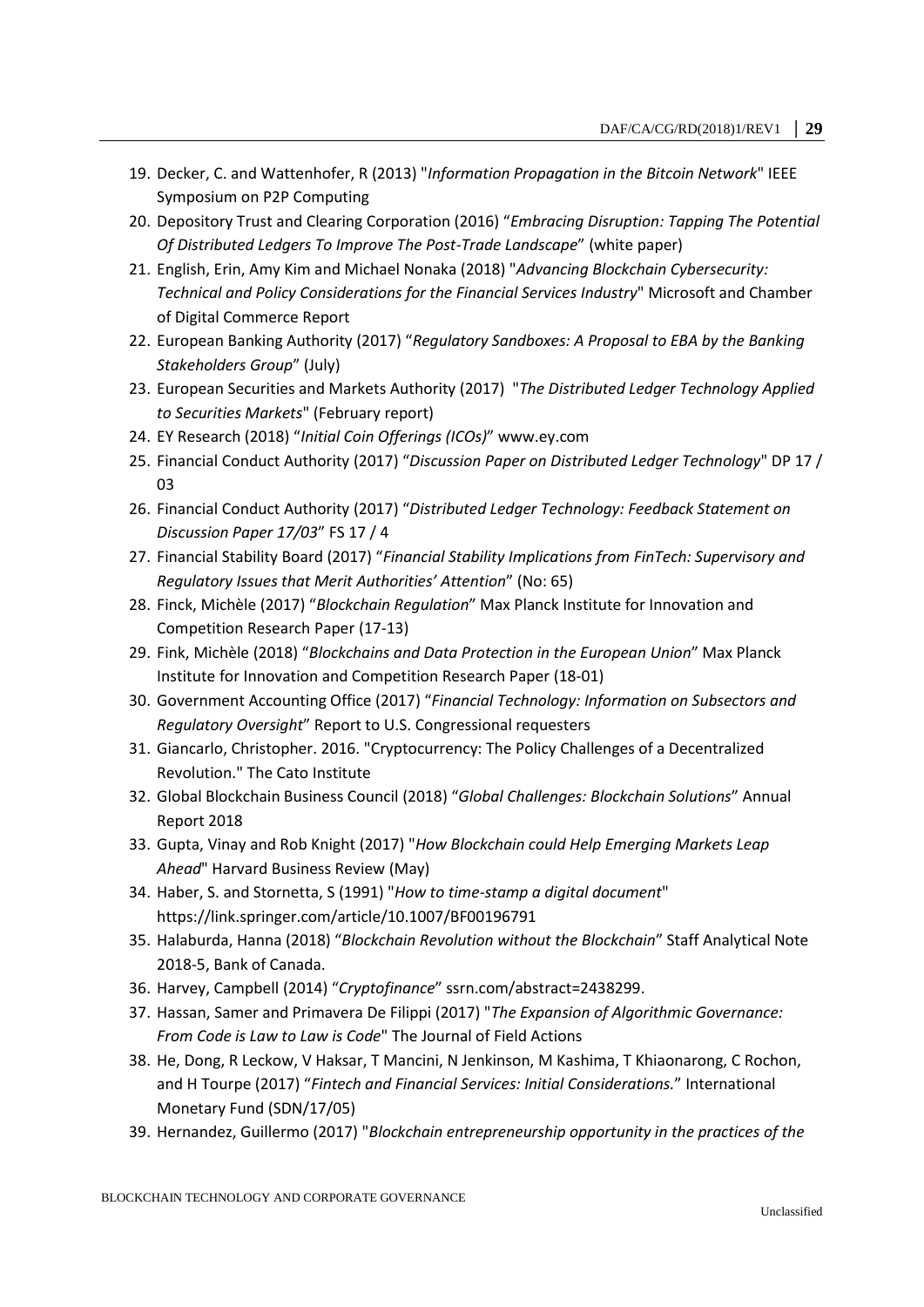*unbanked*" Business Horizons 60

- 40. Hileman, Garrick, and Michel Rauchs (2017) "*Global Blockchain Benchmarking Study*" Cambridge Centre for Alternative Finance, University of Cambridge
- 41. Hongjiang, Zhao and Cephas Coffie (2018) "*Economic Force of Smart Contracts*" ssrn.com/abstract=3138063.
- 42. Iansati, Marco, and Karim R. Lakhani (2017) "*The Truth About Blockchain*" Harvard Business Review (Jan - Feb)
- 43. Innes, A (1913) "*What is money?*" The Banking Law Journal (May)
- 44. International Financial Corporation (2017) "*Blockchain: Opportunities for Private Enterprises in Emerging Markets*" www.ifc.org/thoughtleadership
- 45. International Swaps and Derivatives Association (2017) "*Smart Contracts and Distributed Ledger – A Legal Perspective*" ISDA Linklaters whitepaper
- 46. Jaccard, Gabriel Olivier Benjamin (2018) "*Smart Contracts and the Role of Law*" www.jusletterit.eu and in ssrn.com/abstract=3099885
- 47. J. P. Morgan (2018) "*Decrypting Cryptocurrencies: Technology, Applications and Challenges*" Global Research report
- 48. J. P. Morgan (2018) "*China Financials: Cryptocurrencies in China*" Asian Pacific Equity Research
- 49. Kaal, Wulf (2018) "*Initial Coin Offerings: The Top 25 Jurisdictions and Their Comparative Regulatory Responses*" ssrn.com/abstract=3117224
- 50. Kosba, Ahmed et al (2016) "*HAWK: The Blockchain Model of Cryptography and Privacy-Preserving Smart Contracts*" IEEE Symposium on Security and Privacy
- 51. LabCFTC (2017) "*A CFTC Primer on Virtual Currencies*" U.S. Commodity Futures Trading Commission
- 52. Lafarre, Anne and Christoph van der Elst (2018) "*Blockchain Technology for Corporate Governance and Shareholder Activism*" ECGI Law Working Paper (390/2018)
- 53. Liao, Nancy (2016) "*A Brief Introduction to Blockchain*" Yale Law School Center for the Study of Corporate Law
- 54. Lu, Lerong (2018) "*Decoding Alipay: mobile payments, a cashless society and regulatory challenges*" Journal of International Banking and Financial Law
- 55. Maupin, Julie (2017) "*Mapping the Global Legal Landscape of Blockchain and Other Distributed Ledger Technologies*" CIGI Papers (149, October)
- 56. McKinsey&Company (2015) "*Beyond the Hype: Blockchains in Capital Markets*" (No: 12)
- 57. Medcraft, Greg (2015) "*The Future of Capital Markets in a Digital Economy*" keynote speech at Carnegie Mellon University (Australia)
- 58. Meiklejohn, Sarah (2017) "*Top Ten Obstacles along Distributed Ledgers' Path to Adoption*" R3 Report
- 59. Muhammad, Marjan (2017) "*Shari'Ah Analysis of Cryptocurrency: Bitcoin*" Shariah Fintech Forum, ISRA
- 60. Murck, Patrick (2017) "*Who Controls the Blockchain*" Harvard Business Review (April)
- 61. Nakamoto, Satoshi (2008) "*Bitcoin: A Peer-to-Peer Electronic Cash System*" an email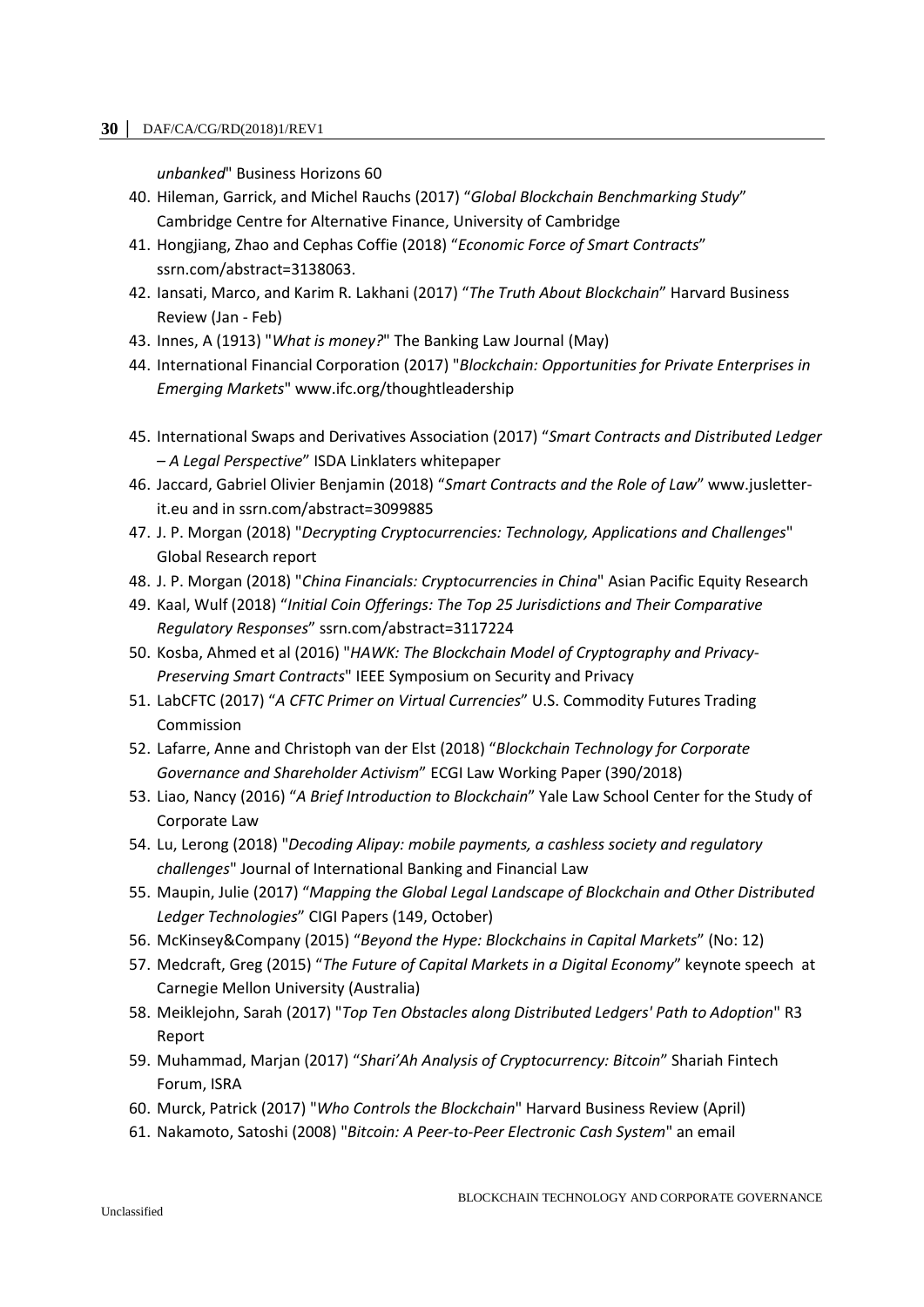- 62. Niforos, Marina, Vijaya Ramchandran, and Thomas Rehermann (2017) "*Blockchain Opportunities for Private Enterprises in Emerging Markets*" International Finance Corp.
- 63. Nolting, Chrsitian and Markus Müller (2017) "*CIO Insights Reflections: Cryptocurrencies and Blockchains - their Importance in the Future*" Deutsche Bank Wealth Management
- 64. OICV-IOSCO (2017) "*IOSCO Research Report on Financial Technologies (Fintech)*" report by the International Organization of Securities Commissions
- 65. Peters, Gareth W., Efstathios Panayi, and Ariane Chapelle (2015) "*Trends in Cryptocurrencies and Blockchain Technologies: A Monetary Theory and Regulation Perspective.*" The Journal of Financial Perspectives: Fintech (www.ey.com)
- 66. Pilkington, Marc (2015) "*Blockchain Technology: Principles and Applications"*  ssrn.com/abstract=2662660
- 67. Pilkington, Marc (2018) "*The Emerging ICO Landscape: Some Financial and Regulatory Standpoints*" working paper, Université de Bourgogne Franche Comté
- 68. PricewaterhouseCoopers (2017) "*Top financial services issues of 2018*"
- 69. Reijers, Wessel, Fiachra O'Brolcháin and Paul Haynes (2016) "*Governance in Blockchain Technologies and Social Contract Theories*" Ledger (Volume 1: 134–51)
- 70. Robleh Ali, John Barrdear, Roger Clews, and James Southgate (2014) "*Innovations in Payment Technologies and the Emergence of Digital Currencies*" Bank of England Quarterly Bulletin
- 71. Roubini, M. and Preston, B (2018) "*Bitcoin is based on the blockchain pipe dream*" The Guardian newspaper
- 72. Silverberg, Kristen, C French, D Ferenzy, and S Van den Berg (2015) "*Banking on the Blockchain. Reengineering the Financial Architecture*" Institute of International Finance
- 73. Standards Australia (2017) "*Roadmap for Blockchain Standards*"
- 74. Starkie, Heather (2017) "*Usage of Blockchain in the UN System: A Desk Review*" UN Office of Information and Communications Technology
- 75. Stiphout, Mees van, and Mélisande Mual (2017) "*Payment Methods Report 2017: Insights into the E-Wallets Landscape*" The Paypers
- 76. Swanson, Tim (2015) "*Consensus-as-a-Service: A Brief Report on the Emergence of Permissioned, Distributed Ledger Systems*" R3 Cev Whitepaper, 66
- 77. Symons, Paul and et al (2016) "*Blockchain Settlement: Regulation, Innovation and Application*" Euroclear in cooperation with Slaughter and May
- 78. Tapscott, Alex and Don Tapscott (2017) "*How Blockchain is Changing Finance*" Harvard Business Review (March)
- 79. Walch, Angela (2017) "*The Path of the Blockchain Lexicon (and the Law)*" Review of Banking & Financial Law, Vol. 36 pp.713–66.
- 80. Waldman, Jonathan (2018) "*Blockchain Fundamentals*" msdn.microsoft.com
- 81. Weiss, Michael and Corsi, Elena (2018) "*Bitfury: Blockchain for Government*" Harvard Business School Publishing (9-818-031)
- 82. Williams, Robert Crane (2017) "*Prospects for Blockchain-Based Settlement Frameworks as a Resolution to the Threat of de-Risking to Caribbean Financial Systems*" ECLAC, United Nations
- 83. World Bank Group (2017) "*Distributed Ledger Technology (DLT) and Blockchain*" FinTech Note /